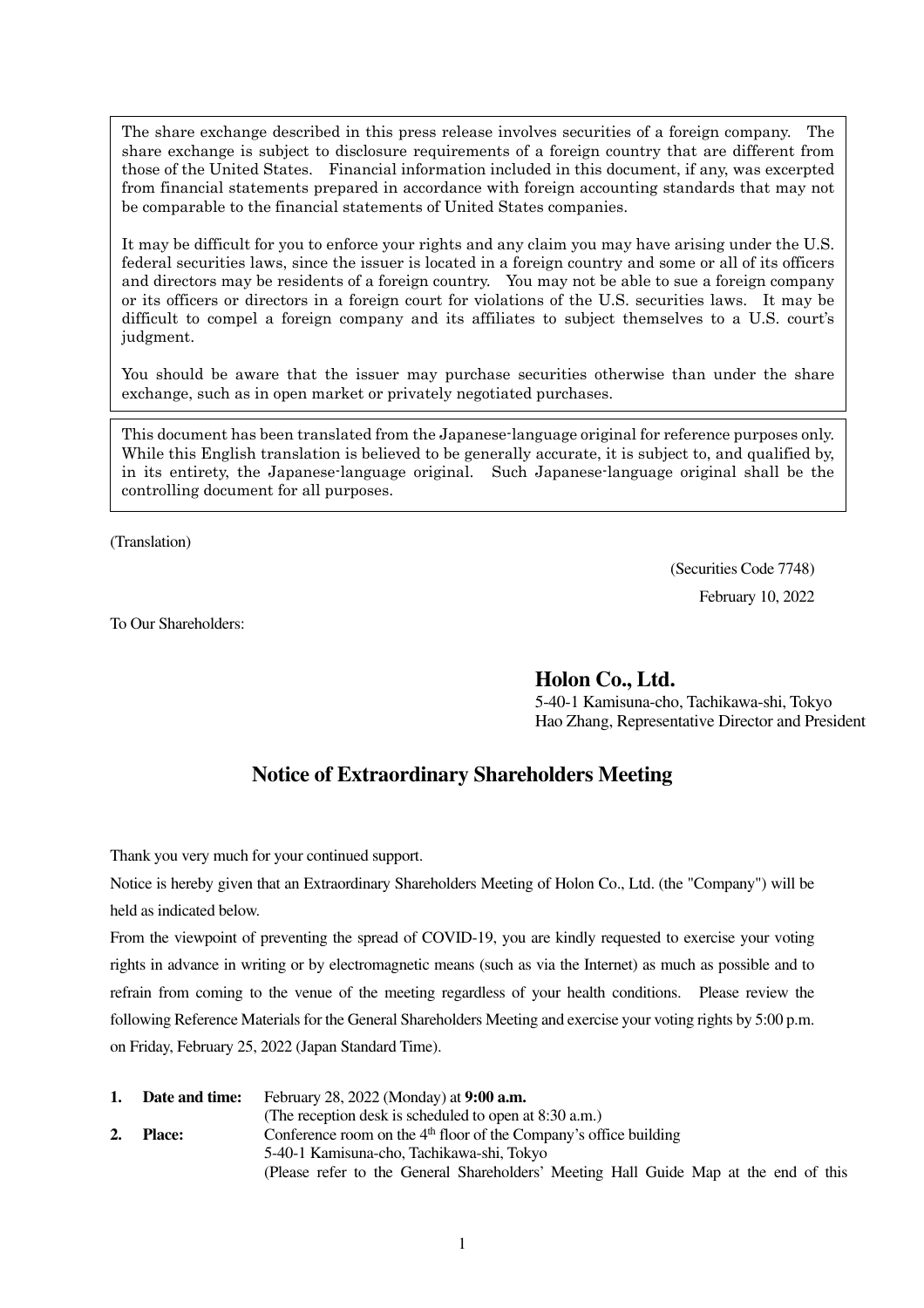document. Please note that the place has been changed from the venue for the annual shareholders meeting held in June 2021.)

**3. Purpose:** Approval of the Share Exchange Agreement

# **4. Guidance notes on the exercise of voting rights**

- (1) If you are to exercise your voting rights in writing: Please indicate your approval or disapproval on the enclosed Voting Rights Exercise Form and return it by mail so that it arrives by 5:00 p.m. on Friday, February 25, 2022 (Japan Standard Time).
- (2) If you are to exercise your voting rights via the Internet: Please access our website for the exercise of voting rights at the URL indicated on the enclosed Voting Rights Exercise Form and enter your approval or disapproval by 5:00 p.m. on Friday, February 25, 2022 (Japan Standard Time).
- \* If you exercise your voting rights both in writing and via the Internet, only the exercise via the Internet will be treated as valid.
- \* If you exercise your voting rights via the Internet more than once, only the last exercise will be treated as valid.
- 1. If you attend the meeting, please submit the enclosed Voting Rights Exercise Form at the reception desk.
- 2. In the event of any circumstance requiring a revision to the attachments and/or the Reference Materials for the General Shareholders Meeting, the revised information will be posted on the Company's website on the Internet (https://www.holon-ltd.co.jp).

\* Please note our service suspension period due to website maintenance work From 5:00 a.m. on February 11, 2022 (Friday/holiday) to 5:00 a.m. on February 14, 2022 (Monday)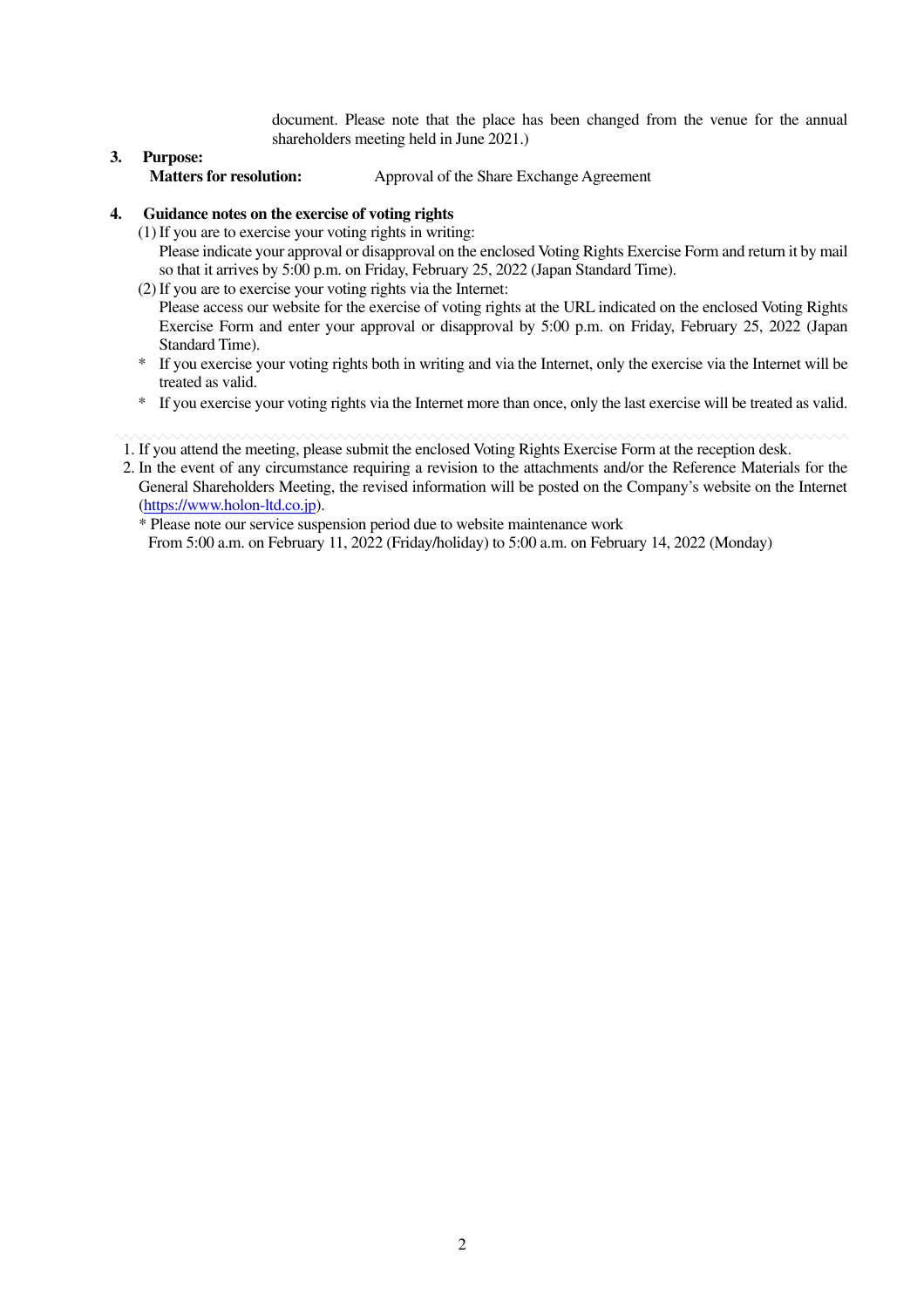# **Reference Materials for the General Shareholders Meeting**

#### **Proposal and Matters of Reference**

#### **Proposal: Approval of the Share Exchange Agreement**

The Company and A&D Company, Limited ("A&D;" and together with the Company, the "Companies") decided at their respective board of directors meetings held on November 29, 2021 to conduct a management integration (the "Management Integration") with an accompanying transition to a holding company structure, and based on this decision, entered into a share exchange agreement (the "Share Exchange Agreement") concerning a share exchange in which A&D will be the wholly-owning parent company resulting from share exchange and the Company will be the wholly-owned subsidiary resulting from share exchange (the "Share Exchange").

The purpose of this Proposal is to seek shareholders' approval for the Share Exchange Agreement.

The Share Exchange is scheduled to be conducted and take effect on April 1, 2022 (the "Effective Date") subject to the approval of the Company's and A&D's respective shareholders meetings.

The reasons for conducting the Share Exchange, the outline of terms of the Share Exchange Agreement and other matters relating to this Proposal are as follows:

- 1. Reasons for Conducting the Share Exchange
	- (1) Background and purpose, etc. of Management Integration

A&D was founded in May 1977 as an electronic measuring instrument maker, and the Company was founded eight years later in May 1985 as a maker of devices for performing small-scale measurements using electron beams.

A&D's core technology is A/D and D/A conversion technology (meaning technology for converting analog quantities to digital values), and it has established locations throughout the world and expanded its business in the fields of the measuring and weighing instrument business and the medical and health equipment business. A&D's lineup of products in the measuring and weighing instrument business include (a) measurement control simulation systems, (b) electron guns that perform ultrafine processing of semiconductors used for lithography equipment and creating electronic substrates for semiconductors, and digital/analog converters for lithography equipment, (c) testing equipment for purposes such as subjecting various products to a variety of loads in order to observe resistances to those loads, (d) environmental measuring instruments, (e) electronic balances and platform scales, (f) indicators suited to tasks such as the measurement of dynamic phenomena such as load, pressure, torque, and tension, (g) counting scales that count the numbers of objects, and (h) load cells that convert the strength of a force into an electronic signal. A&D's lineup of products in the medical and health equipment business include (i) digital blood pressure monitors for home use, (j) blood pressure monitoring equipment, (k) fully automatic blood pressure monitors, (l) highly accurate body-weight scales, and (m) ultrasonic nebulizers.

Regarding semiconductor manufacturing equipment, since its founding, A&D has supplied D/A converters for electron beam lithography equipment primarily to mask manufacturing equipment makers. In recent years, semiconductor capacity has increased while semiconductors have become miniaturized, due to which light sources are transitioning from laser beams to electron beams, which are created by electron guns and have shorter wavelengths. A&D has worked to develop electron guns from an early stage and has released products that have both high output and stability. Additionally, A&D also provides beam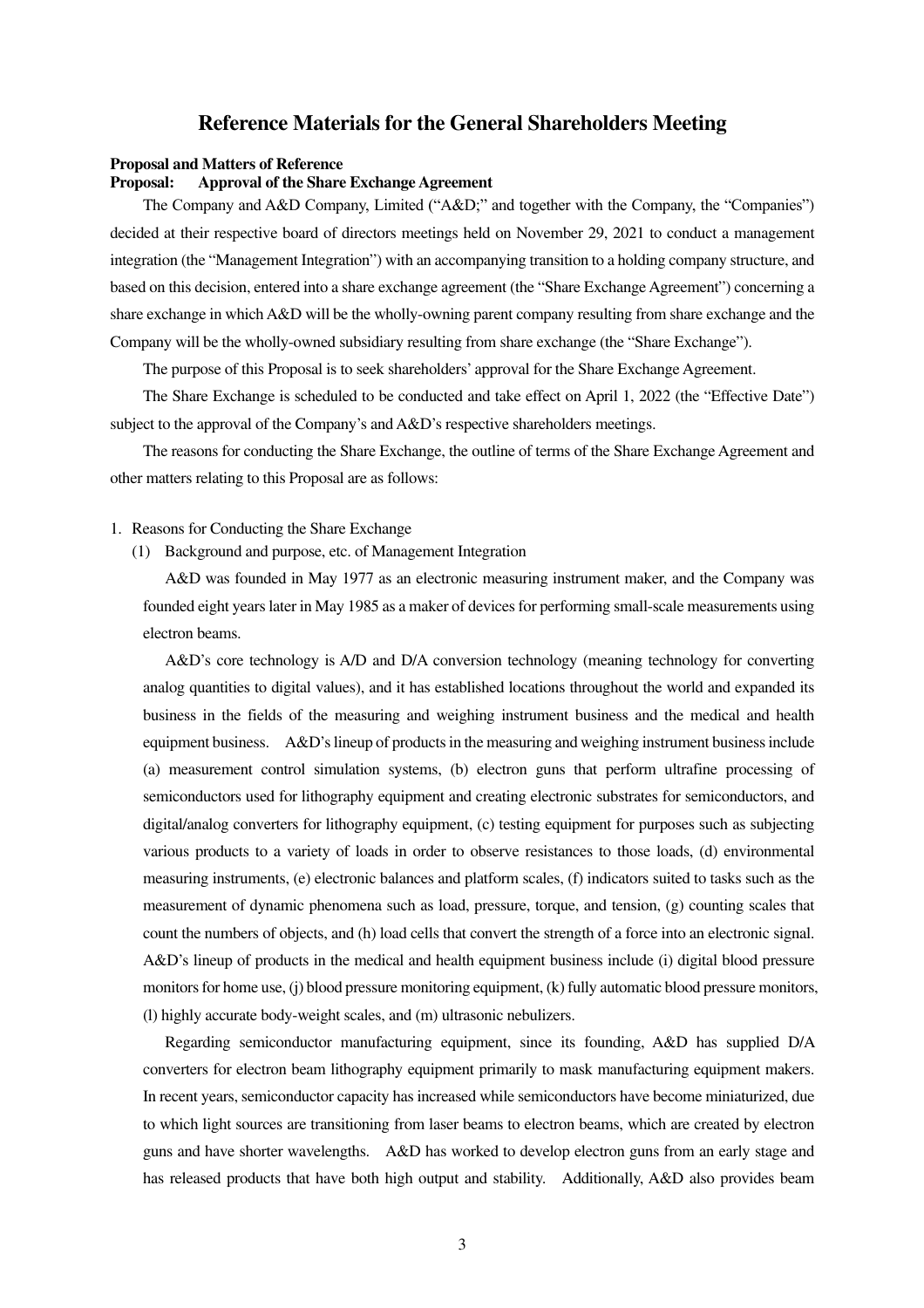deflection circuits that control the direction of the electron beam, and this is made possible by highperformance, ultra-high-speed, and high-precision D/A converters (DACs) (D/A converters for electron beam lithography equipment) that utilize the A/D and D/A conversion technology that has been A&D's core technology since its founding. In order to achieve such high performance, A&D has also refined the component technologies such as high-voltage power source equipment and electron beam lens tubes to make such product development possible.

Based on its core technology of electron beams, the Company's main products are CD-SEMs (critical dimension SEMs; scanning electron microscopes (which measure small gaps) that precisely measure the distance between two points on the pattern of a photomask (quartz glass substrates that are used as the foundation of semiconductors); some CD-SEMs are equipped with features such as technology that compares measurements to design data and converts the differences into data) and DR-SEMs (defect review SEMs; scanning electron microscopes that can analyze defective material using X-rays), which are types of semiconductor inspection equipment that utilize electron microscopes, and the Company has expanded its business mainly in East Asia. Additionally, the Company also offers lens tubes through its core technology of electron beams. The Company intends to aggressively progress with multi-faceted technological development in order to be able to provide solutions for measurements and inspections in the semiconductor manufacturing process using technologies that use electron beams and to provide optimal solutions for the needs of a diverse range of customers.

For over 30 years, A&D and the Company have grown together by establishing a deep relationship as business partners. A&D provided the Company with funding soon after its original founding, and thereafter, A&D made the Company an equity-method affiliate in 2008 by engaging in capital and business alliance. Then A&D made the Company a consolidated subsidiary in 2018 by conducting a tender offer for the common shares of the Company (the "Company Common Shares"). In addition to their capital relationship, the companies also interact in regard to technical matters by engaging in the joint development of nextgeneration semiconductor inspection led by the Company using technologies provided by A&D such as the ultra-high-speed, high-precision D/A converters stated above.

However, the business environments of the Companies have been significantly changing recently. For A&D, in its measuring and weighing instrument businesses, investment in internal combustion engines is expected to taper off as we progress to carbon neutrality in the automotive industry and related industries, investment in EVs (electric vehicles) is greatly increasing, and in the medical and health equipment business, demand for remote medical treatment is increasing due to COVID-19.

In the semiconductor industry, which is the Company's main business area, further developments are expected through 5G, the next-generation telecommunications technology, and the IoT, as well as through data centers utilizing AI in order to accumulate and use data; additionally, due to factors such as increased global demand for PCs and tablets due to COVID-19 and increased demand for capital investment in infrastructure such as cloud services, there is an opportunity to further expand business. At the same time, it is necessary to respond to advances in semiconductor manufacturing equipment (EUV lithography) in order to make advances in miniaturization technologies in the future, and as more advanced technologies are required, it is necessary to further promote research and development for developing next-generation equipment.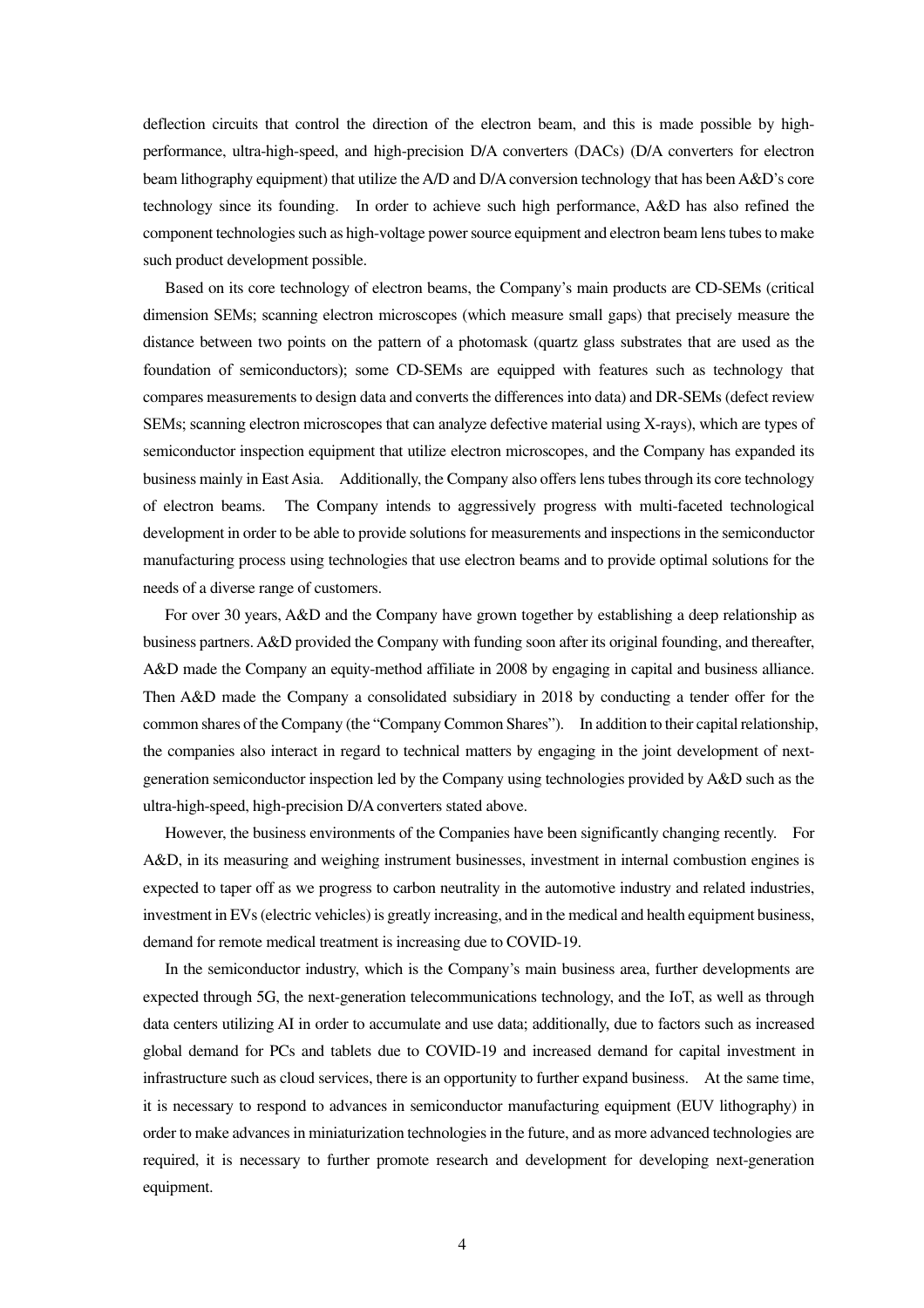In order to take appropriate measures to respond to these changes in the business environment and achieve the sustainable development of the Companies, A&D and the Company have discussed and considered methods to increase corporate value by effectively using the management resources of the Companies.

Specifically, A&D and the Company have held discussions from early May 2021 regarding the possibility of greater cooperation, including a management integration between the Companies, as well as the method thereof. Following that, while A&D considered that amid the business environment stated above, it is increasingly important to effectively use the management resources of the Companies and to achieve prompt decision-making in order to expand the synergies created from the cooperation between the Companies, in consideration of maintaining the independence of the Company's management, A&D made a proposal regarding the Management Integration (the "Proposal") to the Company on September 15, 2021.

Following that, after engaging in discussions on multiple occasions, the Companies determined that in order to maintain the good relationships that each has with its customers and maintain the corporate culture and independence of each company while creating a management structure that is able to bring together the overlapping operations of the Companies in the most efficient way possible, and thereby contribute to increasing the corporate value of the entire group, including the Companies, the optimum method would be to conduct the Management Integration, in which each business company will maintain its functions as a business company under a holding company that fulfills the functions of group management and administration and asset management.

By conducting the Management Integration, the Companies believe it will become possible to resolve tasks to be addressed by aligning the direction of the group more than before and creating a structure that can rapidly respond to the changing business environment while utilizing the strengths of each of the Companies. Specifically, by creating a holding company structure through the Management Integration, the Companies will endeavor (I) to strengthen the group strategy function, (II) to effectively use group management resources, and (III) to maximize value for stakeholders, as stated below.

#### (I) Strengthening of group strategy function

In order to increase the corporate value of the group, it is necessary to strengthen the decision-making function of the group and to strengthen the functions of planning and implementation by further clarifying the group's goals and the roles of each company. Specifically, the holding company will specialize in the function of unifying management strategy and the function of asset management, and each business company will create an internal framework that can promote the businesses in which it specializes; by doing so, a structure will be created that clarifies the authorities and responsibilities of each business company and enables the business companies to focus solely on their respective roles. Additionally, by flexibly implementing measures such as organizational restructuring within the group to suit changes in the business environment, growth will be maintained and accelerated, and it will be possible to further increase the corporate value of the group.

#### (II) Effective usage of group management resources

By effectively allocating management resources within the group, it will be possible to aim to further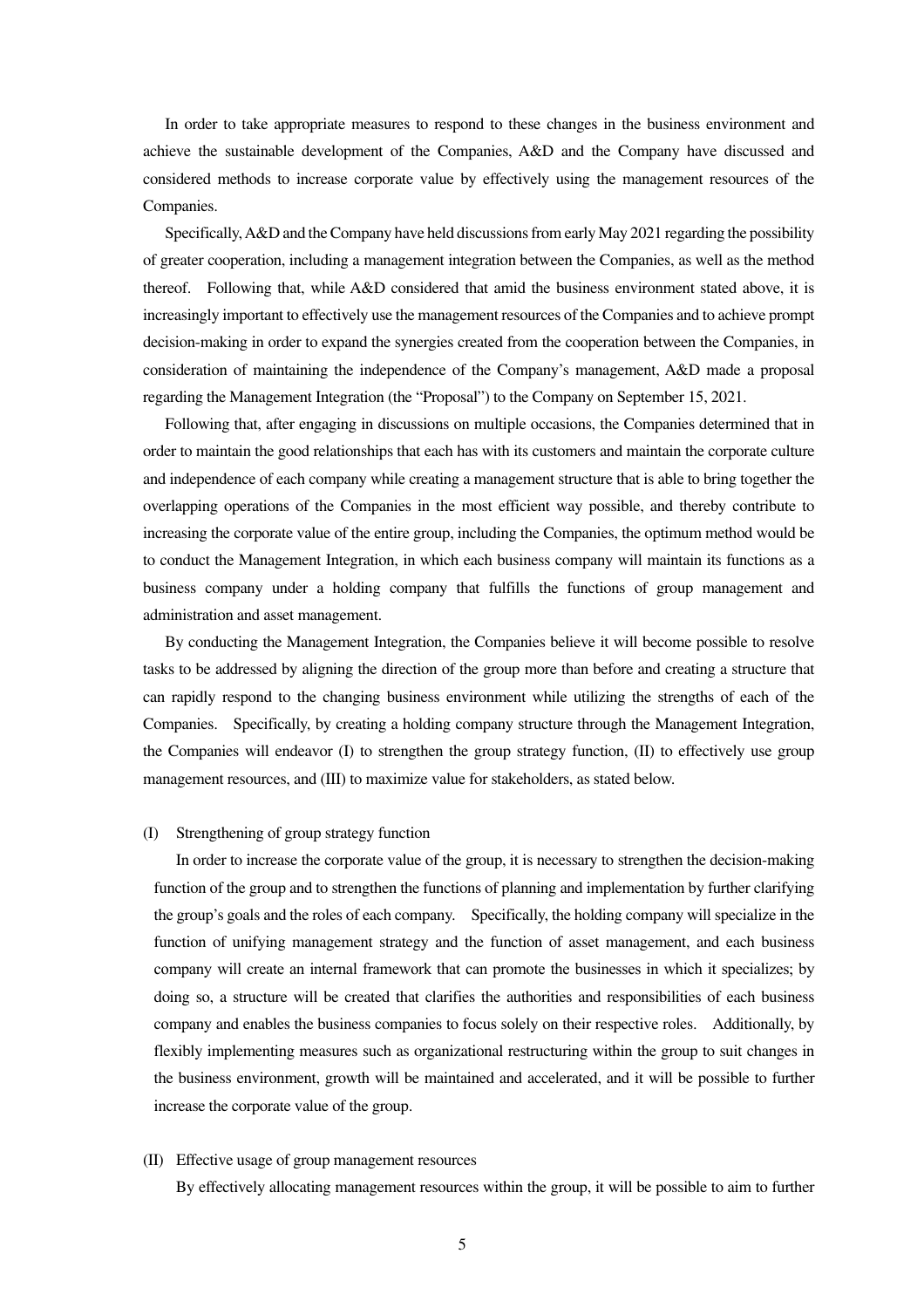increase management efficiency. Specifically, through achieving the optimal allocation of personnel by means such as promoting personnel exchanges, it will be possible to improve the profitability of the group as a whole by concentrating management resources in the business areas or business companies for which growth is expected.

#### (III) Maximization of value for stakeholders

Through each business company contributing to the growth of the group as a whole under the holding company, which will fulfill the group strategy function, the Companies will provide even higher added value by achieving group synergistic effects and will endeavor to maximize value for stakeholders such as shareholders, transaction partners, and employees.

Additionally, as stated above, the Companies entered into a parent-subsidiary relationship in 2018 and have mainly interacted in regard to technical matters, but through the Management Integration, the Companies have determined that the achievement of synergies not limited to technical matters can be expected. The specific synergies created through the Management Integration are at present expected to be as follows.

(I) Development of next-generation inspection equipment through combining technologies of A&D and the Company

By using component technologies of A&D, such as high-voltage power source equipment technology and electron beam lens tube technology, in equipment made by the Company, it will be possible to promote the development of extremely competitive next-generation inspection equipment that strives to achieve both highly stable measurements and high speed.

(II) Reduced costs through the use of A&D group purchasing functions

By sharing the purchasing functions and purchasing information of the A&D group, it will be possible to reduce the Company's procurement costs and transportation costs for materials and parts.

(III) Increased productivity through the use of A&D group production facilities

By effectively using the production facilities of the A&D group in the future, it will be possible for the Company to internally manufacture important parts that it previously outsourced, reduce previous manufacturing lead times while increasing quality and profitability, and thereby increase the productivity of the Company.

(IV) Use of A&D's overseas locations

By using the overseas sales locations of A&D as service locations, the Companies consider that it will be possible to aim to increase sales and profit by providing more robust aftercare to the Company's customers. Particularly, the Companies consider that it will be possible to provide more robust aftercare to the Company's customers through A&D's sales locations in the United States and thereby increase the rate of repeat customers.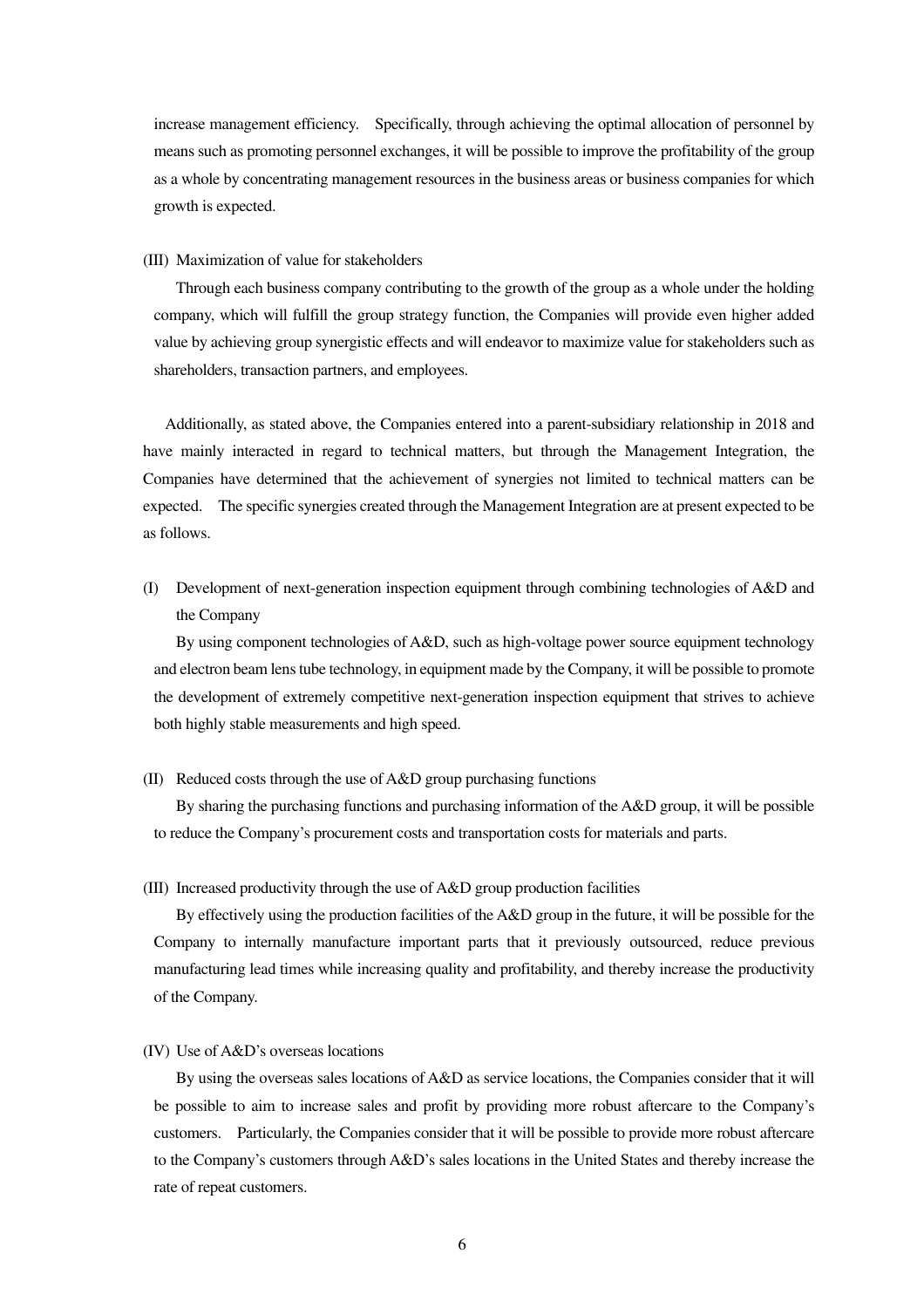#### (2) Overview of Management Integration

The Management Integration will be conducted by (i) A&D acquiring from the shareholders who hold Company Common Shares (excluding A&D) all of the Company Common Shares held thereby through conducting the Share Exchange, in which A&D will be the wholly-owning parent company resulting from share exchange and the Company will be the wholly-owned subsidiary resulting from share exchange, and the Company thereby becoming a wholly-owned subsidiary of A&D; and (ii) A&D transferring to A&D Split Preparatory Company, Limited (whose trade name is to be changed to "A&D Company, Limited" (the "Split Preparatory Company") on April 1, 2022 (planned) subject to the effectuation of the proposed absorption-type company split between A&D and the Split Preparatory Company (the "Absorption-Type Company Split")), which is planned to be established as a wholly-owned subsidiary of A&D, the rights, obligations, and the like of A&D relating to all of its businesses, excluding its group management and administration business and asset management business (the "Transferred Businesses") through A&D conducting the Absorption-Type Company Splitand becoming a holding company engaged in the group management and administration business and the asset management business.

In conjunction with the Management Integration, A&D will change its trade name to "A&D HOLON Holdings Company, Limited," and the Split Preparatory Company will change its trade name to "A&D Company, Limited."

A&D plans to continue its listing under its current securities code (7745) even after changing its trade name to "A&D HOLON Holdings Company, Limited." Additionally, due to the Share Exchange, the Company Common Shares are planned to be delisted (with a final trading date of March 29, 2022) from the JASDAQ Standard Market of the Tokyo Stock Exchange on March 30, 2022 in advance of the Effective Date (planned to be April 1, 2022).

A. Structure of Management Integration (diagram)

(i) Current state (after establishment of Split Preparatory Company)



(ii) After Share Exchange taking effect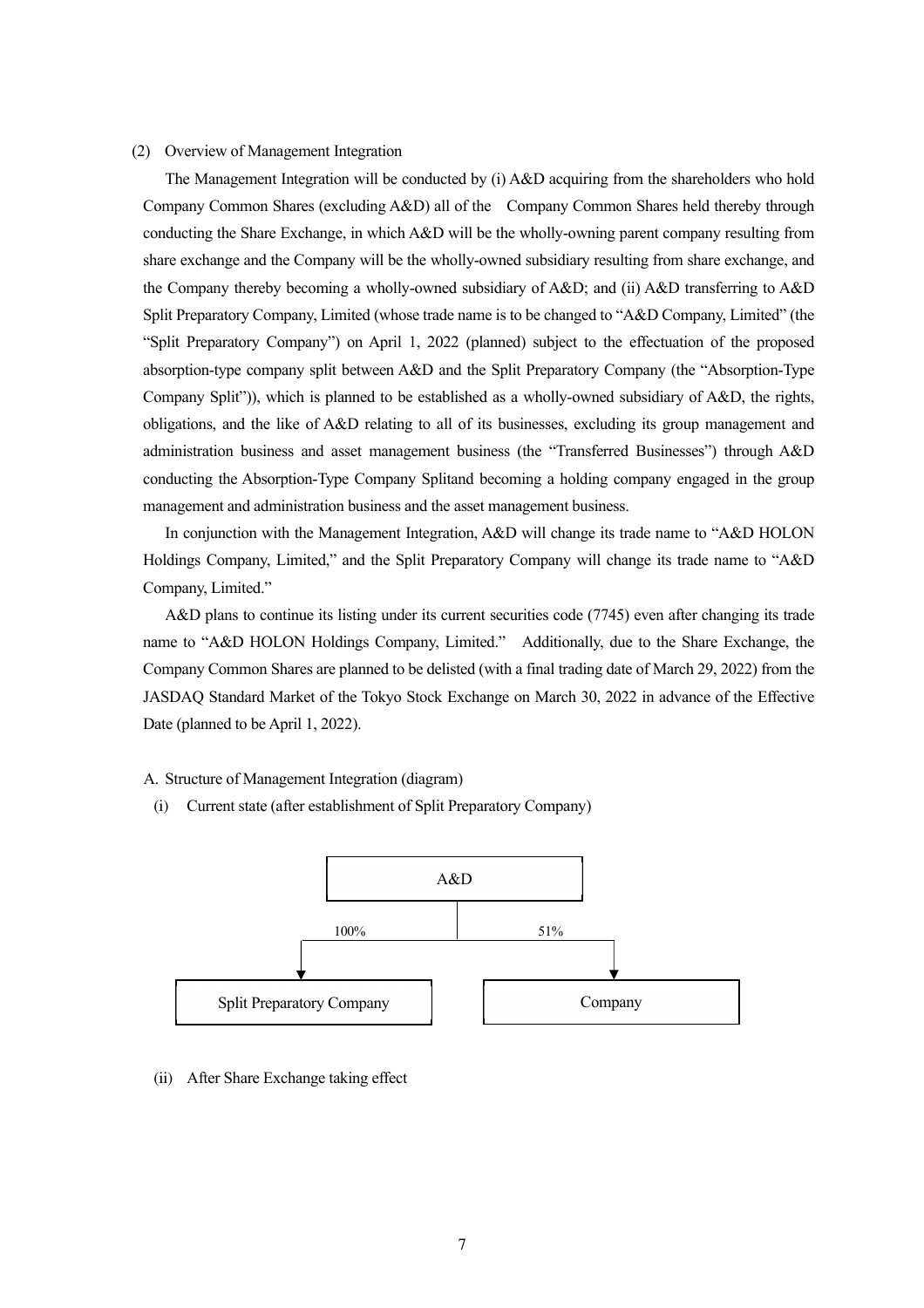

### (iii) After Absorption-Type Company Split taking effect



B. Change of trade names of A&D and Split Preparatory Company and other partial amendment to articles of incorporation

A&D plans to partially amend its articles of incorporation, including changing its trade name to "A&D HOLON Holdings Company, Limited" and changing its business purposes to purposes suitable for a holding company, on the Effective Date on the condition that the Absorption-Type Company Split has taken effect and plans to submit a proposal for that amendment to the extraordinary shareholders meeting of A&D planned to be held on February 28, 2022.

The Split Preparatory Company plans to change its trade name to "A&D Company, Limited" on the Effective Date on the condition that the Absorption-Type Company Split has taken effect.

2. Summary of the Share Exchange Agreement

The terms of the Share Exchange Agreement are as follows:

#### **Share Exchange Agreement**

A&D Company, Limited ("A&D") and Holon Co., Ltd. ("Holon") hereby enter into a share exchange agreement (this "Agreement") as of November 29, 2021 (the "Date of this Agreement"), as follows:

#### **Article 1 (Method of Share Exchange)**

Pursuant to the provisions of this Agreement, A&D and Holon shall conduct a share exchange (*kabushiki kokan*) wherein A&D will be the wholly-owning parent company in the share exchange, and Holon will be the wholly-owned subsidiary in the share exchange (the "Share Exchange"). A&D shall acquire all of the issued shares in Holon (excluding the shares in Holon held by A&D; hereinafter the same) by way of the Share Exchange.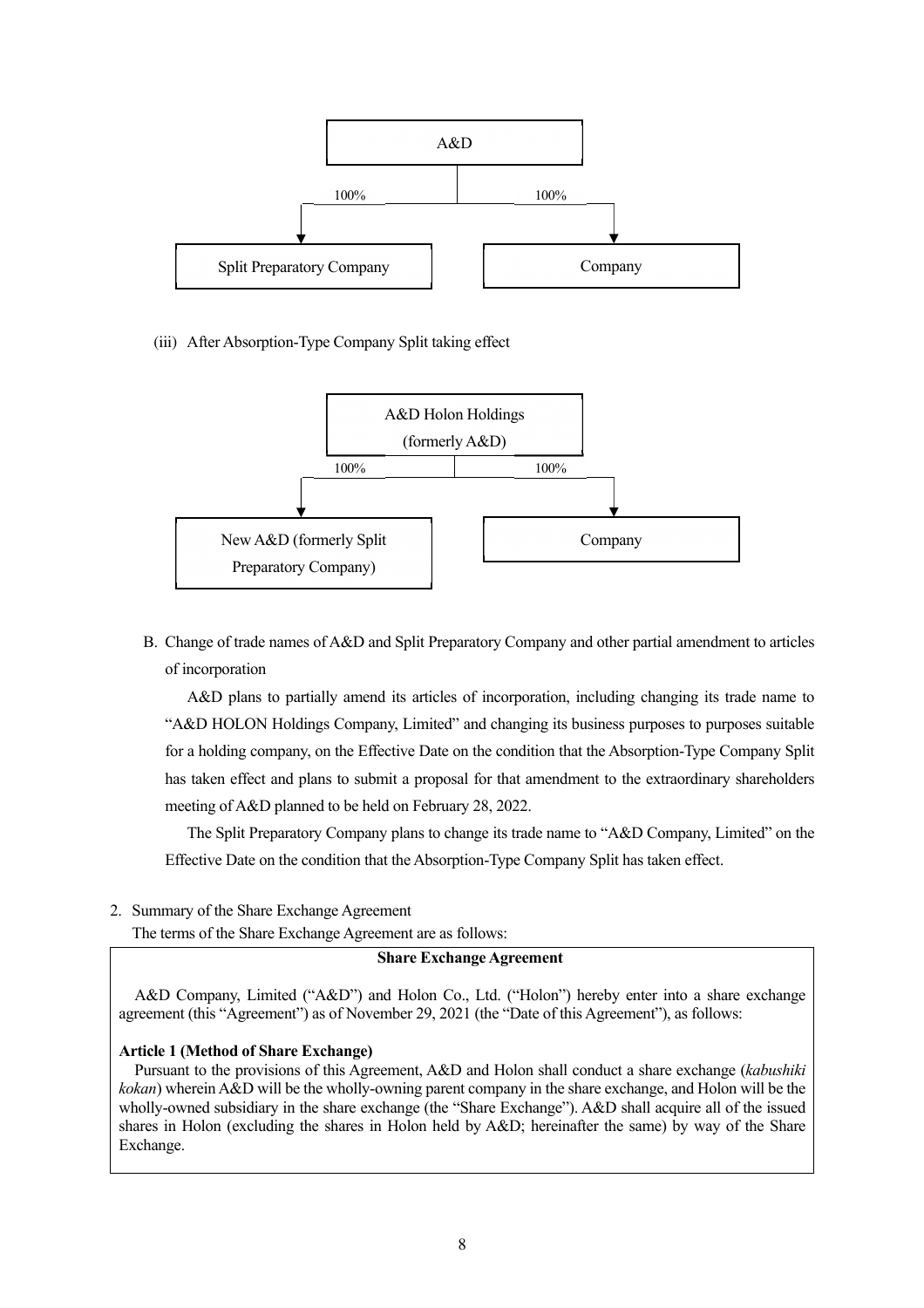### **Article 2 (Trade Names and Addresses)**

A&D's and Holon's respective trade names and addresses are as follows:

- (1) A&D (wholly-owning parent company in the share exchange) Trade name: A&D Company, Limited Address: 3-23-14 Higashi Ikebukuro, Toshima-ku, Tokyo
- (2) Holon (wholly-owned subsidiary in the share exchange) Trade name: Holon Co., Ltd. Address: 5-40-1 Kamisuna-cho, Tachikawa-shi, Tokyo

# **Article 3 (Matters Regarding Monies, etc. Delivered upon the Share Exchange and Allotment thereof)**

- 1. Upon the Share Exchange, A&D shall deliver to each of the shareholders of Holon as of the time immediately before the acquisition by A&D of all of the issued shares in Holon by way of the Share Exchange (the "Reference Time") (which refers to the shareholders after the cancellation of Holon's treasury shares under Article 9 and excludes A&D; hereinafter the "Shareholders Subject to Allocation") such number of shares in A&D as is obtained by multiplying the total number of shares in Holon held by the relevant shareholder by 3.60.
- 2. Upon the Share Exchange, A&D shall allot to each Shareholder Subject to Allocation 3.60 shares in A&D for each share in Holon held by the relevant Shareholder (the "Share Exchange Ratio").
- 3. If there is a fraction of less than one share in the number of shares in A&D that A&D delivers to the Shareholders Subject to Allocation pursuant to the provisions of the preceding two Paragraphs, A&D shall treat the fractional shares in accordance with the provisions of Article 234 of the Companies Act and other related laws and regulations.

### **Article 4 (Matters Regarding A&D's Capital and Reserves)**

The amounts of A&D's stated capital and capital reserves to be increased upon the Share Exchange shall be appropriately specified by A&D in accordance with Article 39 of the Regulations on Corporate Accounting.

### **Article 5 (Effective Date)**

The date on which the Share Exchange becomes effective (the "Effective Date") shall be April 1, 2022; provided, however, that A&D and Holon may change the Effective Date by agreement through consultation if such change is necessary for the progress of the Share Exchange proceedings or for any other reason.

# **Article 6 (Resolution of Shareholders Meeting)**

A&D and Holon shall each seek a resolution of the shareholders meeting on the approval of this Agreement and other matters necessary for the Share Exchange by the day preceding the Effective Date.

# **Article 7 (Limitation on Dividends of Surplus and Acquisition of Treasury Shares)**

- 1. A&D may pay a dividend of surplus of up to JPY 15 per share with a record date of March 31, 2022.
- 2. Holon may pay a dividend of surplus of up to JPY 10 per share with a record date of March 31, 2022.
- 3. Except as provided in the preceding Paragraphs, A&D and Holon shall not adopt, after the Date of this Agreement, a resolution for the distribution of surplus with a record date before the Effective Date, and shall not acquire, after the Date of this Agreement, any treasury shares with an acquisition date before the Effective Date (excluding the acquisition of treasury shares in response to demands for the purchase of shares less than one unit as provided in Article 192, Paragraph 1 of the Companies Act and the acquisition of treasury shares in response to dissenting shareholders' share purchase demands made in relation to the Share Exchange as provided in Article 797, Paragraph 1 of the Companies Act).

# **Article 8 (Management of Company Assets)**

During the period from the Date of this Agreement through the Effective Date, each of A&D and Holon shall perform its business and manage and operate its assets, and cause its subsidiaries to perform their respective businesses and manage and operate their respective assets, in each case with the due care of a good and prudent manager except for the matters provided in the preceding Article and Article 10, and shall consult and agree with the other party before performing any act that may have a material effect on its assets or rights and obligations, or any act that will have a material effect on the consummation of the Share Exchange or the Share Exchange Ratio.

# **Article 9 (Cancellation of Holon's Treasury Shares)**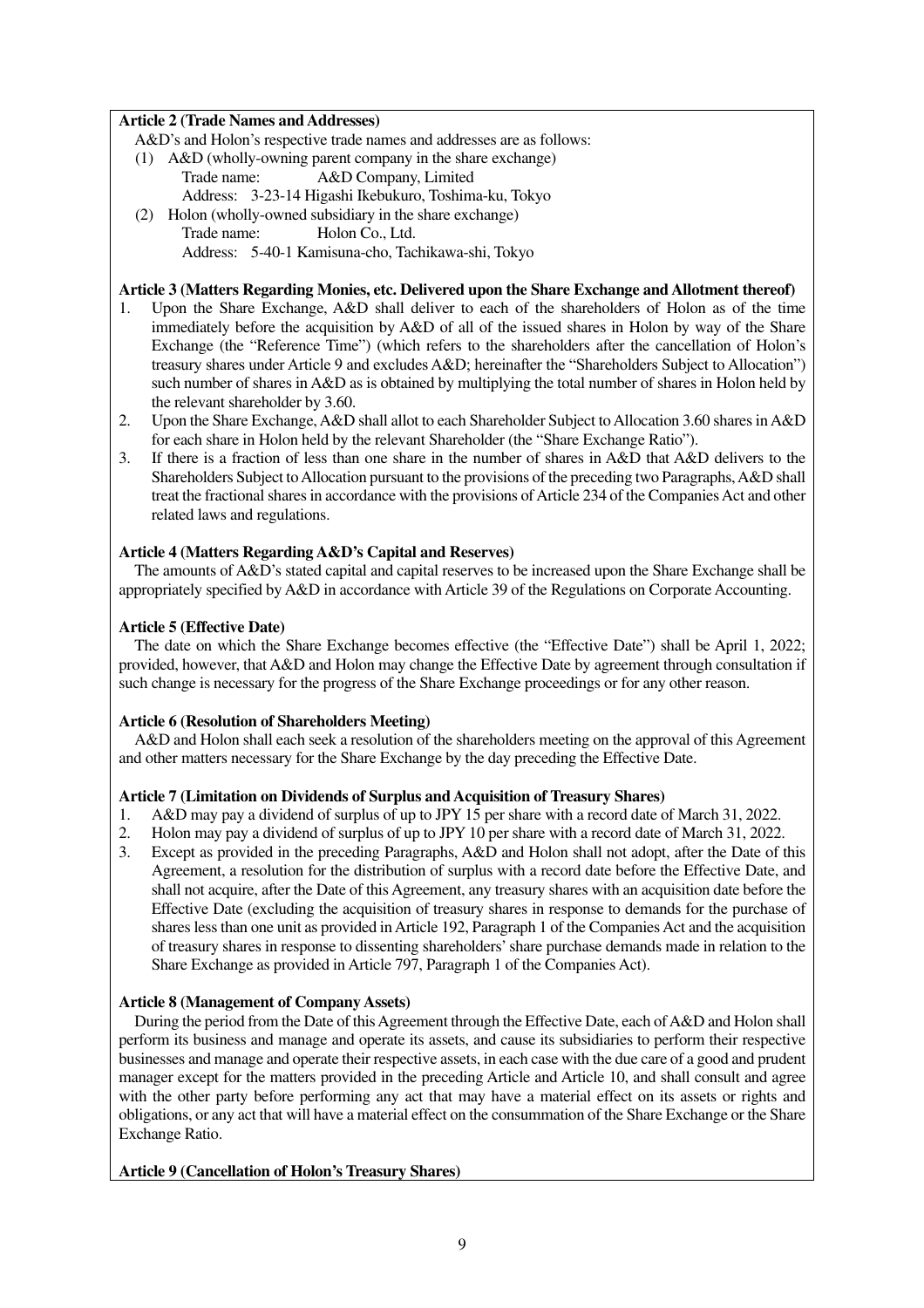If approved by a resolution of Holon's shareholders meeting as provided in Article 6, Holon shall, by resolution of Holon's board of directors meeting to be adopted no later than the day preceding the Effective Date, cancel as of the Reference Time all of the treasury shares it holds at the Reference Time (including any treasury shares that Holon may acquire by way of purchase of shares in response to dissenting shareholders' share purchase demands made in relation to the Share Exchange as provided in Article 785, Paragraph 1 of the Companies Act).

### **Article 10 (Other Organizational Restructuring)**

A&D and Holon confirm that, A&D will execute an absorption-type company split agreement with a stock company (*kabushiki kaisha*) to be established as a wholly-owned subsidiary of A&D (the "Subsidiary") promptly after the Date of this Agreement with respect to an absorption-type company split wherein A&D, the split company, will cause the Subsidiary, the company succeeding in the absorption-type company split, to succeed to A&D's rights and obligations relating to all of its businesses excluding the group management and administration business and the asset management businesses (the "Absorption-type Company Split"), and will conduct the Absorption-type Company Split with the effective date being April 1, 2022 subject to the effectuation of the Share Exchange.

### **Article 11 (Change of Conditions of the Share Exchange and Termination of this Agreement)**

If (i) any material change occurs to A&D's or Holon's assets or financial condition; (ii) any situation that will materially impair the consummation of the Share Exchange arises or becomes evident; or (iii) the achievement of the purpose of the Share Exchange becomes otherwise difficult during the period from the Date of this Agreement through the Effective Date, A&D and Holon may, by agreement through consultation, change the conditions of the Share Exchange or any other terms of this Agreement, or terminate this Agreement.

### **Article 12 (Validity of the Share Exchange and this Agreement)**

This Agreement shall lose its effect in the case of (i) failure to obtain approval by resolution of A&D's or Holon's shareholders meeting as provided in Article 6 by the day preceding the Effective Date; (ii) failure to obtain any of the approvals, permits, consents, etc. of the relevant authorities as provided by domestic or foreign laws and regulations that are needed to be obtained prior to the Effective Date in order to consummate the Share Exchange (including effectuation of the notifications to the relevant authorities or other bodies); or (iii) termination of this Agreement pursuant to the preceding Article.

# **Article 13 (Governing Law and Jurisdiction)**

- 1. This Agreement shall be governed by and construed in accordance with the laws of Japan.
- 2. The Tokyo District Court shall be the court of first instance having the exclusive jurisdiction over any and all disputes between the parties in relation to this Agreement.

# **Article 14 (Matters for Consultation)**

Beyond the matters set forth in this Agreement, the matters necessary for the Share Exchange shall be determined by consultation and agreement between A&D and Holon in accordance with the intent of this Agreement.

IN WITNESS WHEREOF, A&D and Holon have executed this Agreement in duplicate and will retain one original each after affixing their respective names and seal impressions hereunto.

November 29, 2021

A&D: A&D Company, Limited 3-23-14 Higashi Ikebukuro, Toshima-ku, Tokyo Yasunobu Morishima, Representative Director and President (seal)

Holon: Holon Co., Ltd. 5-40-1 Kamisuna-cho, Tachikawa-shi, Tokyo Hao Zhang, Representative Director and President (seal)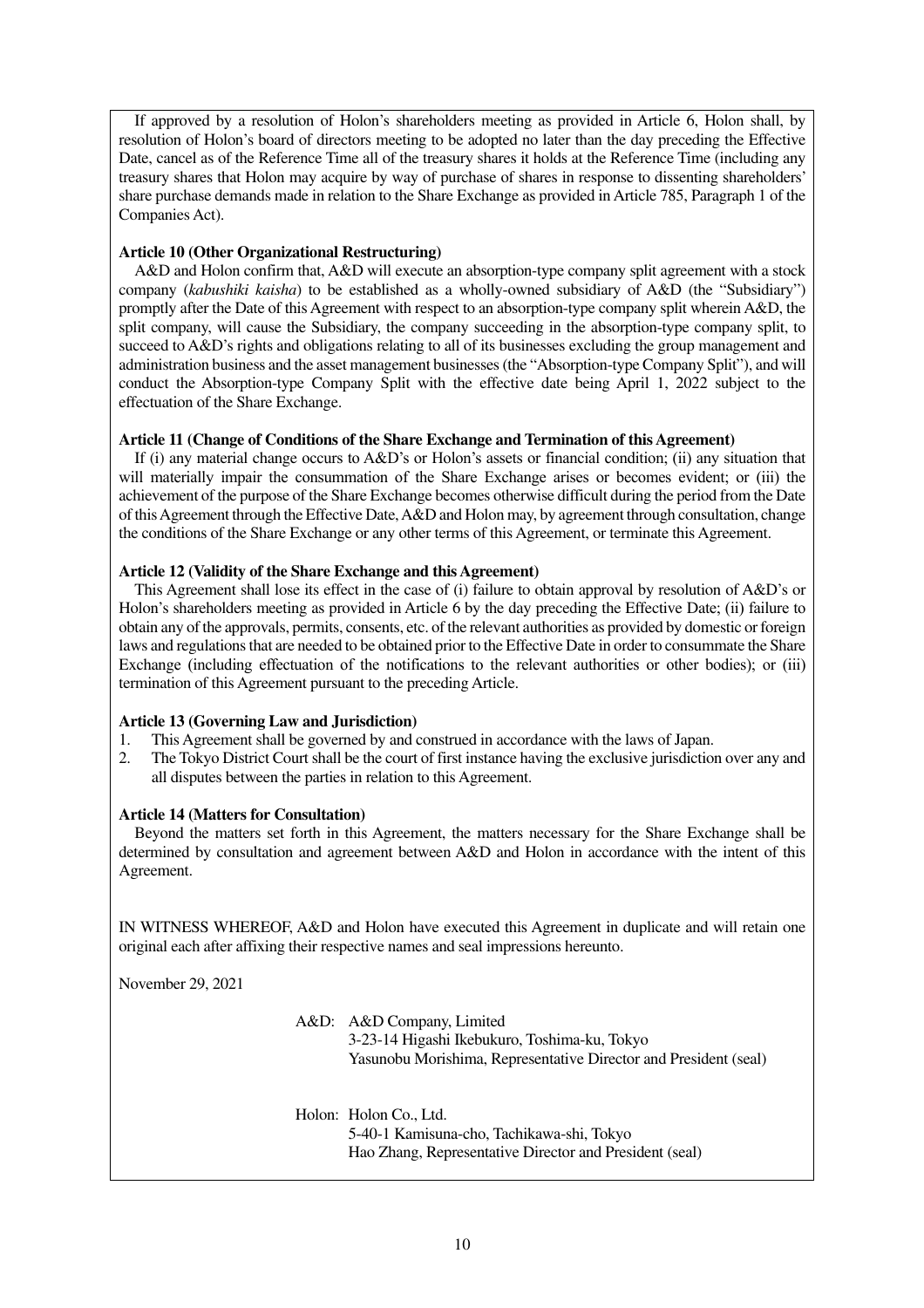- 3. Matters Concerning Appropriateness of the Consideration for the Exchange
	- (1) Matters concerning appropriateness of the total number of consideration for the exchange and the allotments

|                                                            | A&D                                           | Company                  |
|------------------------------------------------------------|-----------------------------------------------|--------------------------|
|                                                            | (wholly-owning parent)                        | (wholly-owned subsidiary |
|                                                            | company resulting from                        | resulting from share     |
|                                                            | share exchange)                               | exchange)                |
| Exchange ratio of Share Exchange                           |                                               | 3.60                     |
| Number of shares to be delivered<br>through Share Exchange | A&D Common Shares: 6,743,808 shares (planned) |                          |

(I) Details of allotments relating to Share Exchange

(Note 1) Share allotment ratio

For each Company Common Share, 3.60 common shares of A&D (the "A&D Common Shares") will be allotted and delivered. If any event having a material effect on the share exchange ratio of the Share Exchange stated in the above table (the "Share Exchange Ratio") occurs or is identified, the Share Exchange Ratio may be changed upon consultation between the Companies.

#### (Note 2) Number of shares to be delivered through the Share Exchange

A&D plans to deliver A&D Common Shares in the number calculated based on the Share Exchange Ratio to the shareholders of the Company (excluding A&D) as of immediately before A&D acquires all of the Company Common Shares (excluding the Company Common Shares held by A&D) through the Share Exchange (the "Reference Time") in exchange for the Company Common Shares held thereby. In regard to the A&D Common Shares to be delivered, A&D plans to use some of the treasury shares it holds and to issue new common shares.

The Company plans to cancel at the Reference Time all of the treasury shares held by the Company (including shares acquired in accordance with a share purchase demand by dissenting shareholders pursuant to Article 785, Paragraph (1) of the Companies Act in relation to the Share Exchange) at the Reference Time by a resolution of the board of directors of the Company to be held by the day preceding the Effective Date; accordingly, the number of shares actually allotted and delivered by A&D may be revised in the future.

(Note 3) Handling of shares of less than one share unit

Shareholders of the Company who will receive an allotment of A&D Common Shares in a number less than one share unit (100 shares) due to the Share Exchange will be unable to sell those allotted shares on Tokyo Stock Exchange, Inc. (the "Tokyo Stock Exchange") or other financial instruments exchanges but will be able to use the following systems in relation to shares of A&D of less than one share unit.

1. Purchase of shares of less than one share unit (sale of less than 100 shares) Pursuant to Article 192, Paragraph (1) of the Companies Act, shareholders may demand that A&D purchase the shares of A&D of less than one share unit that the shareholder will hold.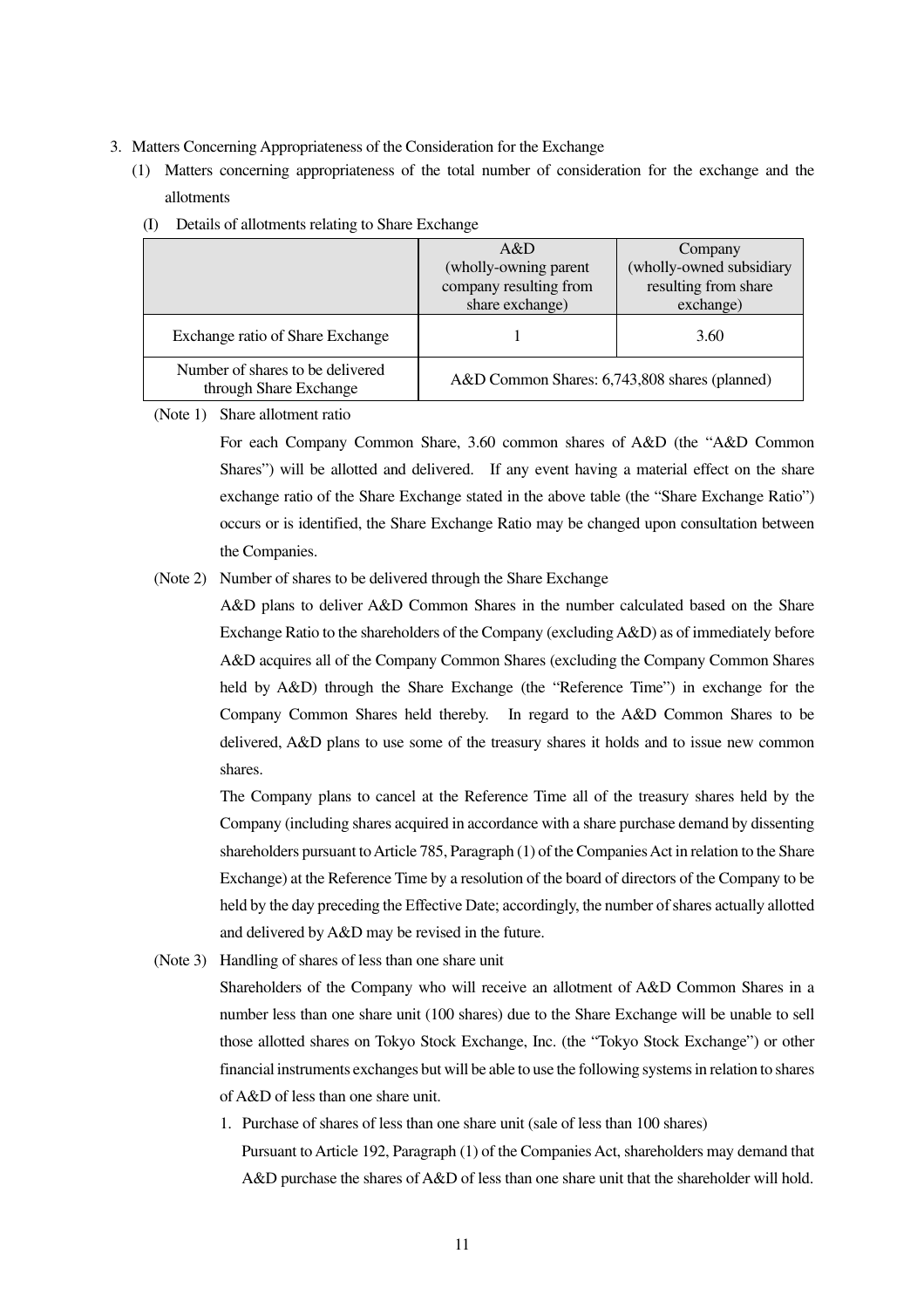2. Additional purchase of shares of less than one share unit (additional purchase to reach 100 shares)

Pursuant to Article 194, Paragraph (1) of the Companies Act and the articles of incorporation of A&D, shareholders may make an additional purchase from A&D of the number of shares that will equal one share unit (100 shares) when combined with the shares of A&D of less than one share unit that the shareholder will hold, except in cases where A&D does not hold the number of treasury shares necessary for the additional purchase.

(Note 4) Disposal of fractions of less than one share

In regard to shareholders of the Company who will receive an allotment of a fraction of less than one A&D Common Share due to the Share Exchange, in accordance with Article 234 of the Companies Act and the provisions of other related laws and ordinances, A&D will pay money to those shareholders based on the fractional portion of less than one share, and those shareholders will not be allotted shares for the fractional portion.

- (II) Basis, etc. for details of allotments relating to Share Exchange
- A. Basis and Reasons for Details of Allotments

In order to ensure fairness and appropriateness when calculating the Share Exchange Ratio stated in section "3.(1)(I) Details of allotments relating to Share Exchange" above to be used in the Share Exchange, A&D and the Company each separately requested a third-party valuation agency independent from the Companies to calculate the share exchange ratio; A&D selected Saitama Resona Bank, Limited as its financial advisor and Plutus Consulting Co., Ltd. ("Plutus") as its financial advisor and third-party valuation agency, and the Company selected Yamada Consulting Group Co., Ltd. ("Yamada Consulting") as its financial advisor and third-party valuation agency.

As stated in section "(3)(I) Measures to ensure fairness" below, as a result of careful discussion and consideration taking into account matters such as the calculation statement and fairness opinion (the "Fairness Opinion") concerning the share exchange ratio received on November 26, 2021 from Plutus, a third-party valuation agency, and advice from Mori Hamada & Matsumoto, A&D reached the conclusion that the Share Exchange Ratio is appropriate and will contribute to the interests of the shareholders of A&D and accordingly determined that it is appropriate to conduct the Share Exchange using the Share Exchange Ratio.

As stated in section "(3)(I) Measures to ensure fairness" below, the Company engaged in careful discussion and consideration taking into account the calculation statement concerning the share exchange ratio received on November 26, 2021 from Yamada Consulting, a third-party valuation agency, advice from Anderson Mori & Tomotsune, and a report received on November 26, 2021 from a special committee composed of members without interests in A&D, the controlling shareholder of the Company (the details of the special committee are as stated in section "(II) Measures to avoid conflicts of interest" below). As a result, the Company reached the conclusion that the Share Exchange Ratio is appropriate and is not disadvantageous to its minority shareholders and accordingly determined that it is appropriate to conduct the Share Exchange using the Share Exchange Ratio.

In addition to the above, as a result of engaging in careful negotiations and discussions on multiple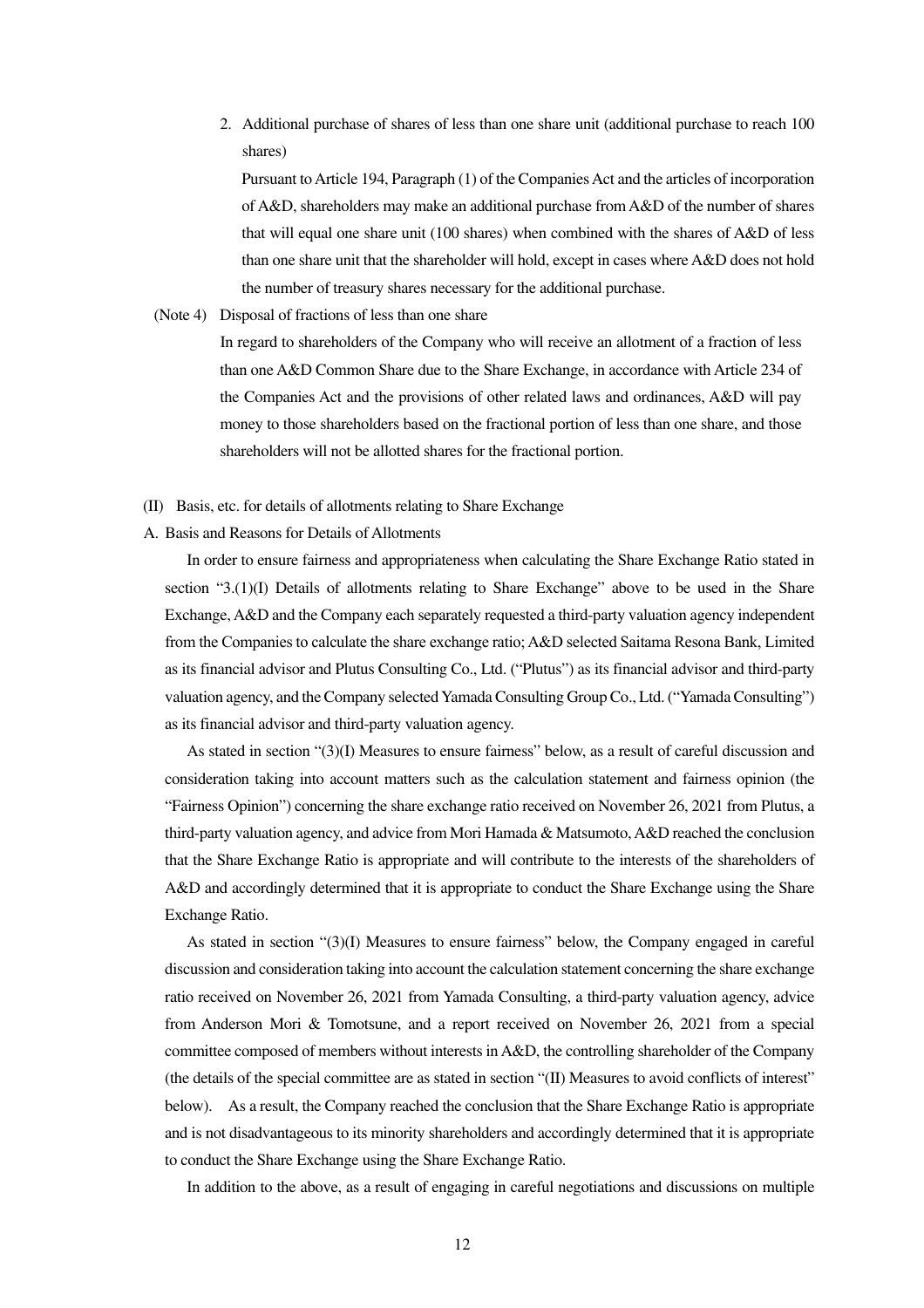occasions regarding the share exchange ratio taking into account matters such as the results of due diligence that each of the Companies conducted in regard to the other and comprehensively considering financial status, asset status, future outlook, and other factors, A&D and the Company ultimately reached the conclusion that the Share Exchange Ratio is appropriate and will contribute to the interests of their respective shareholders and decided by a resolution of the board of directors of each of the Companies dated November 29, 2021 to execute the Share Exchange Agreement, which includes the Share Exchange Ratio.

The Share Exchange Ratio may be changed upon agreement between the Companies in accordance with the Share Exchange Agreement in cases such as if a material change occurs in regard to the various conditions on which the calculation of the Share Exchange Ratio was based.

#### B. Matters relating to calculation

#### (i) Names of valuation agencies and relationships with Companies

Plutus, the valuation agency of A&D, and Yamada Consulting, the valuation agency of the Company, are both valuation agencies independent of A&D and the Company, do not qualify as related parties of A&D or the Company, and do not have any material interests that should be stated in relation to the Share Exchange.

#### (ii) Summary of calculation

Plutus performed the calculation using market price analysis because the A&D Common Shares and the Company Common Shares are listed on financial instruments exchanges and therefor have market prices, discounted cash flow analysis ("DCF Analysis") in order to reflect future business activities in the valuation, and comparable company analysis because it is possible to infer the share value through comparison to similar companies as there are listed companies that are comparable to the Companies.

The valuation ranges for each valuation method if the share value per A&D Common Share is assumed to be 1 are as follows.

| Method Used                 | Valuation Range of Share Exchange Ratio |
|-----------------------------|-----------------------------------------|
| Market price analysis       | 3.03 to 3.17                            |
| <b>DCF</b> Analysis         | 1.05 to $4.30$                          |
| Comparable company analysis | 1.12 to $3.53$                          |

In the market price analysis, November 26, 2021 was set as the calculation base date, and for both of the Companies, the closing prices of their respective shares on the First Section or JASDAQ Standard Market of the Tokyo Stock Exchange on the calculation base date and the simple average closing prices on trading days during the one-month, three-month, and six-month periods up to the calculation base date were used.

The financial forecasts of A&D on which Plutus based the calculation using the DCF Analysis do not include any significant increases or decreases in profit. However, the financial forecasts of the Company include business years in which a significant increase or decrease in profit is expected.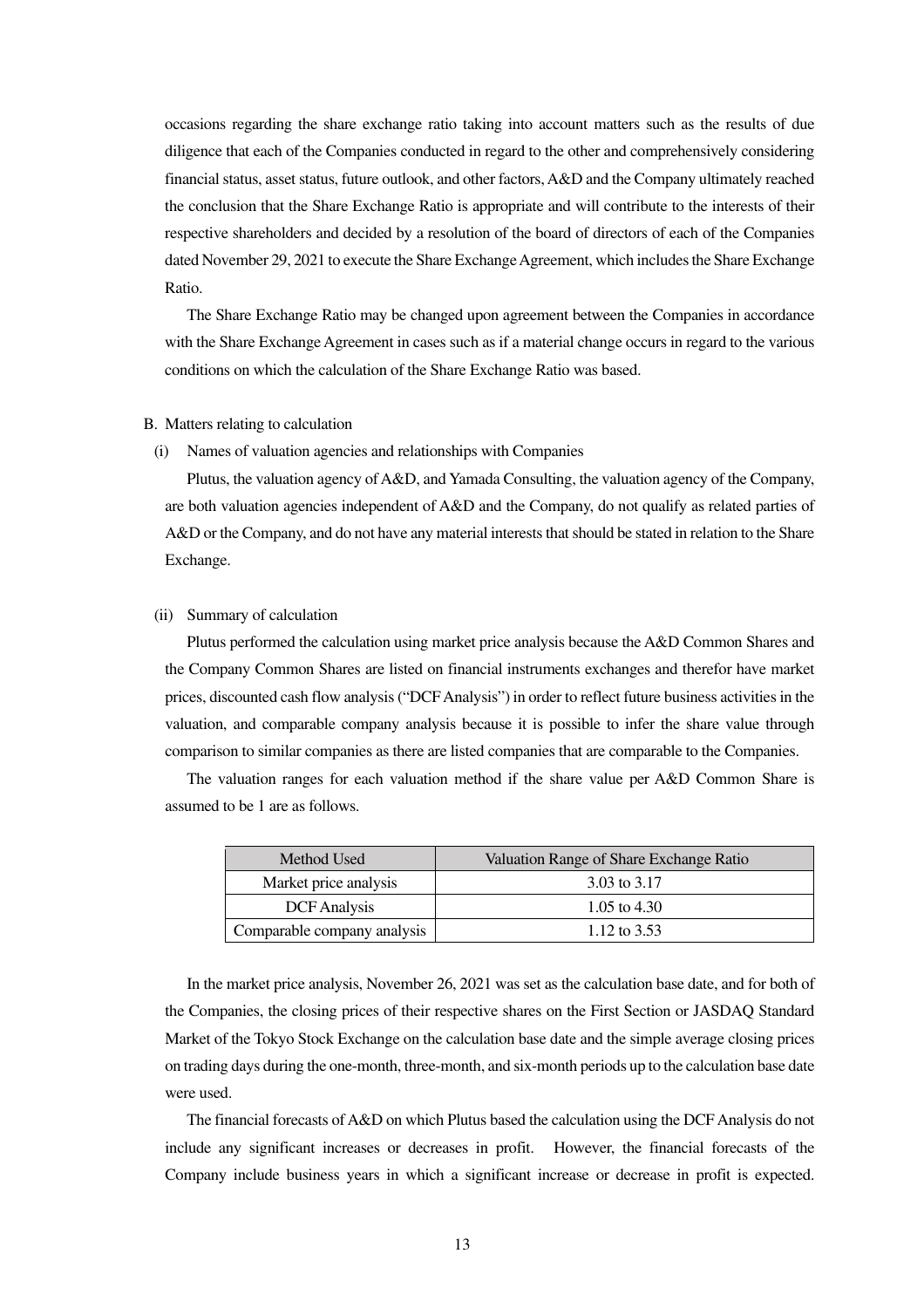Specifically, an increase in operating profit of approximately 97% year-on-year is expected for the year ending March 2023 as changes in delivery times due to part and material procurement shortages in the semiconductor market have been included. Additionally, other than listing maintenance costs, it is difficult at present to estimate the synergistic effects expected to be realized through conducting the Share Exchange; accordingly, these financial forecasts are not based on the Share Exchange being conducted.

Additionally, A&D received the Fairness Opinion from Plutus on November 26, 2021. The Fairness Opinion expresses an opinion that the share exchange ratio agreed to by the Companies is fair to A&D from a financial perspective in consideration of factors such as the results of the calculation of the share exchange ratio based on the business plans prepared by A&D and the Company and the market prices of the Companies. The Fairness Opinion has been issued following the consideration of the results of the calculation of the share exchange ratio performed by Plutus after receiving disclosure from the Companies of the current state of their businesses, their future business plans, and the like and receiving explanations in regard thereto, the consideration of question and answer sessions with the Companies regarding the overview, background, and purpose of the Share Exchange, and the consideration of matters such as the business environments and economic, market, and financial conditions of the Companies to the extent determined necessary by Plutus as well as following review procedures by a review board independent from the engagement team at Plutus (Note).

(Note) When preparing and submitting the Fairness Opinion and performing the calculation of the share exchange ratio stated above on which the Fairness Opinion is based, Plutus relied on supporting materials provided by A&D and the Company, publicly available materials, and information provided orally by the Companies and has assumed that these materials, etc. are accurate and complete and that there are no facts undisclosed to Plutus that could have a material impact on the calculation of the share exchange ratio. Other than the procedures stated above, Plutus has not performed any investigation or verification and bears no obligation to do so.

 Additionally, Plutus has not performed any independent valuation or appraisal of the assets and liabilities (including off-balance-sheet assets and liabilities and other contingent liabilities) of the Companies or the related companies of A&D, including any analysis or valuation of individual assets and liabilities, and has not received the submission of any valuation statements or appraisal statements in regard thereto from the Companies or the related companies of A&D. Plutus has not performed any evaluation of the creditworthiness of the Companies or the related companies of A&D under applicable laws and ordinances in relation to bankruptcy, suspension of payments, or other similar matters.

 Plutus has assumed that the business plans and other materials of A&D and the Company used as supporting materials for the Fairness Opinion were reasonably prepared by the management of each of the Companies based on the best forecasts and judgments possible at the time of preparation. Plutus does not guarantee the feasibility of the business plans, etc. and does not express any opinion in regard to the analyses and forecasts based on which the business plans, etc. were prepared or the various conditions on which those analyses and forecasts were based.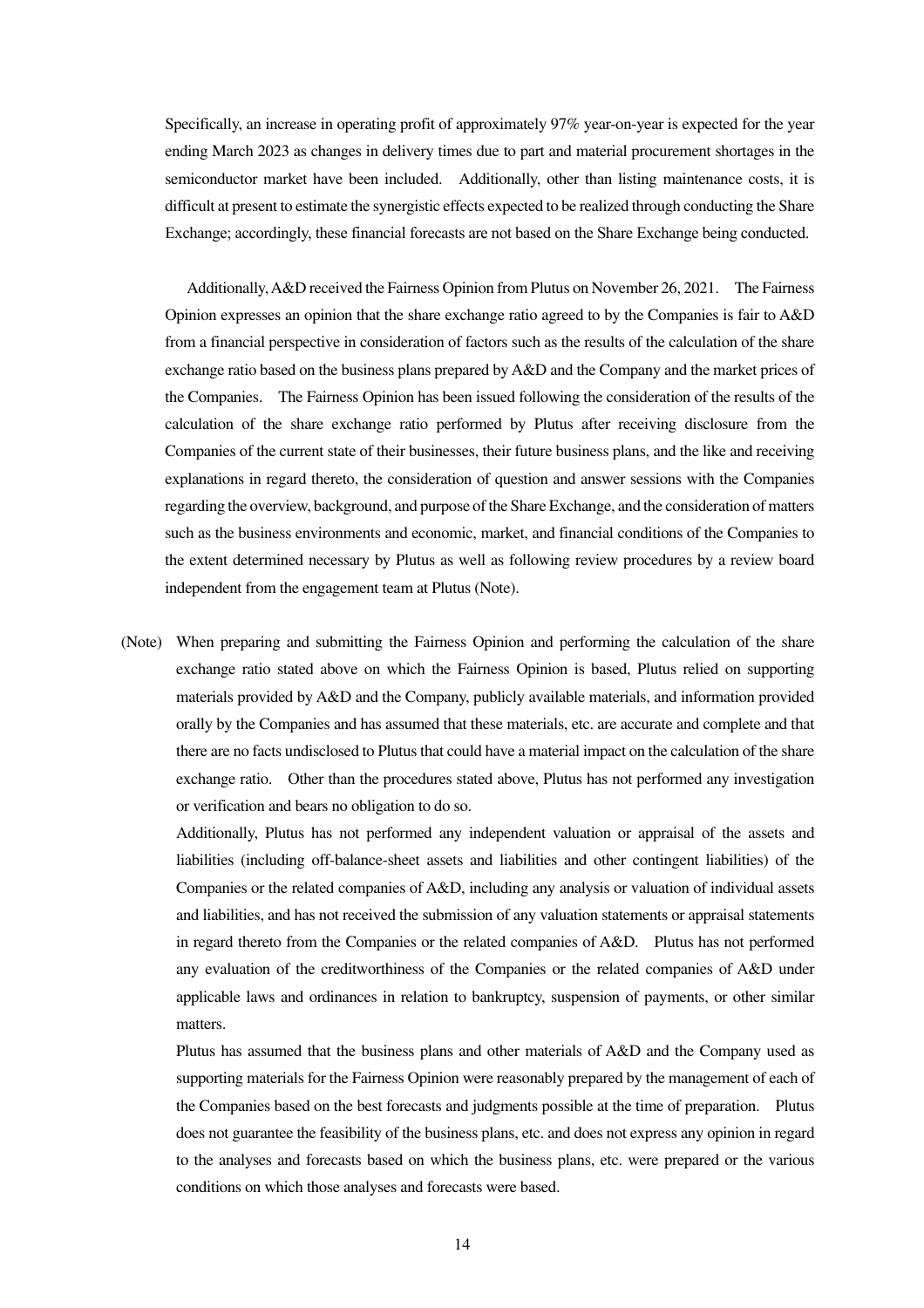Plutus has assumed that the Share Exchange Agreement will be lawfully and validly prepared and executed and will be approved by the shareholders meeting of A&D, that the Share Exchange will be lawfully and validly conducted in accordance with the terms and conditions stated in the Share Exchange Agreement, and that the Share Exchange will be completed in accordance with the terms and conditions of the Share Exchange Agreement without any waiver, revision, or amendment of material terms and conditions or agreed matters stated in the Share Exchange Agreement. Additionally, Plutus has assumed that the Share Exchange will be lawfully and validly conducted, that the tax effects of the Share Exchange will not differ from those anticipated by the Companies, and that all consents, approvals, and authorizations of governments, regulatory authorities, and other persons necessary for conducting the Share Exchange will be obtained without damaging in any way the benefits anticipated to be created by the Share Exchange, and Plutus bears no obligation to independently investigate these matters. Plutus has not been requested by A&D to consider, and has not considered, the decisionmaking of A&D in relation to conducting the Share Exchange or a comparative evaluation of the Share Exchange and other strategic alternatives. Plutus is not an expert in regard to accounting, tax, or law, has not performed any independent analysis or consideration of the lawfulness and validity of any matters relating to the Share Exchange or the appropriateness of accounting and tax treatment, and does not bear any obligation to do so. Plutus has assumed that the anticipated tax effects pertaining to the Share Exchange presented by A&D will be realized.

 The Fairness Opinion expresses an opinion as of the date of preparation in regard to whether or not the Share Exchange Ratio agreed to by the Companies is fair to A&D from a financial perspective based on the financial, capital market, and economic conditions and other circumstances as of the date of preparation and based on the information provided to or obtained by Plutus up to the date of preparation, and even if there is a change in these matters due to subsequent changes in circumstances, Plutus bears no obligation to revise, amend, or supplement the content of the Fairness Opinion. Additionally, the Fairness Opinion does not imply or suggest any opinion other than the matters expressly stated therein or in regard to any matters on or after the date of submission thereof. The Fairness Opinion only expresses an opinion in regard to the Share Exchange Ratio being fair to A&D from a financial perspective, does not express any opinion whatsoever to holders of securities issued by A&D, creditors of A&D, or other related persons, and does not recommend any action in relation to the Share Exchange to the shareholders of A&D.

 Additionally, the Fairness Opinion has been provided by Plutus for the purpose of being used as supporting material for determinations to be made in the business decision-making of the board of directors of A&D relating to the Share Exchange Ratio and cannot be relied upon by any other person.

Yamada Consulting performed the calculation by using the market price analysis because the Companies are listed on financial instruments exchanges and therefor have market prices, DCF Analysis in order to reflect future business activities in the valuation, and comparable company analysis because it is possible to infer the share value through comparison to similar companies as there are multiple listed companies that are comparable to A&D and the Company. In the market price analysis, November 26, 2021 was set as the calculation base date, and for A&D, the closing price on the First Section of the Tokyo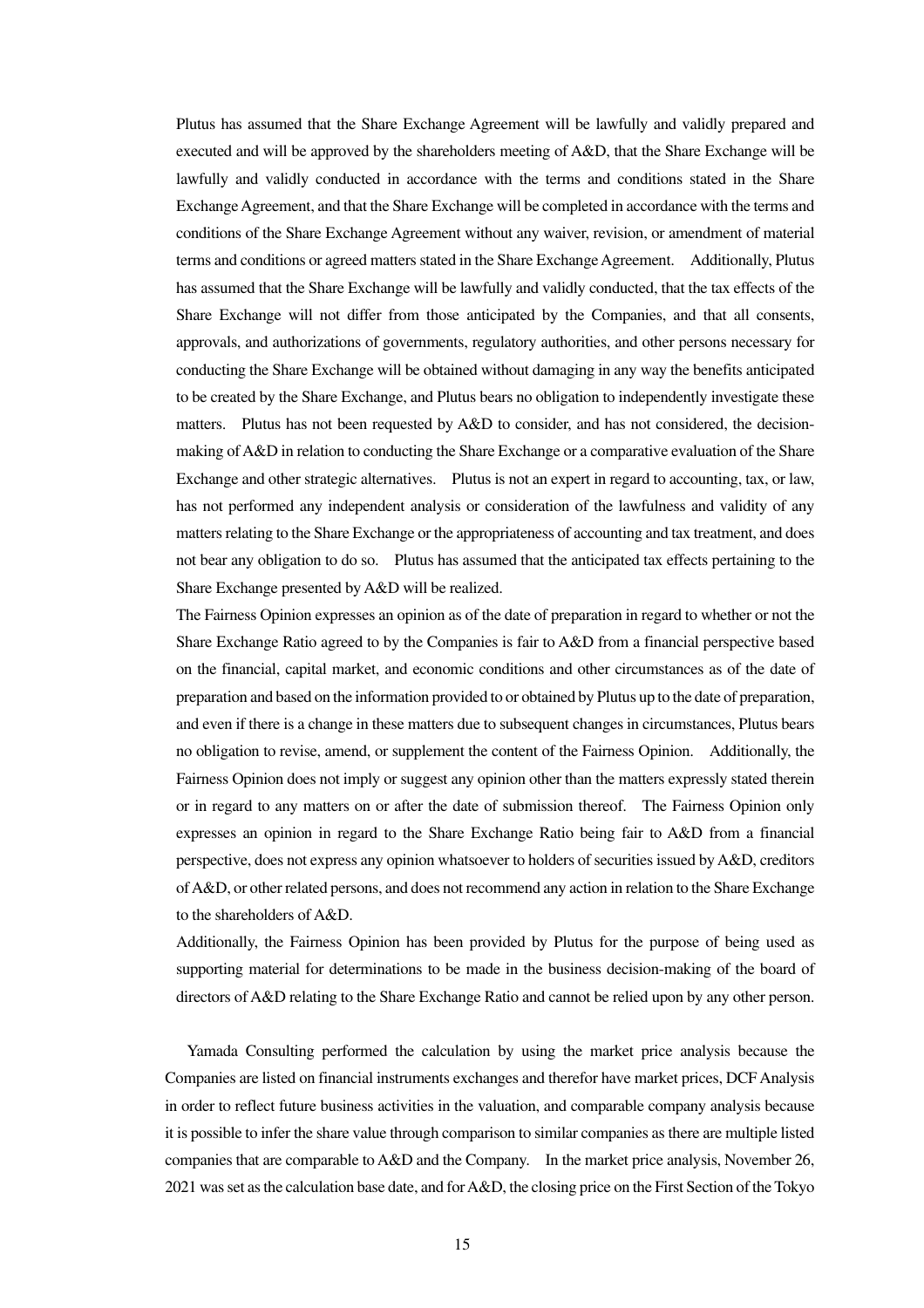Stock Exchange on the calculation base date and the simple average closing prices for the one-month, three-month, and six-month periods up to the calculation base date were used, while for the Company, the closing price on the JASDAQ Standard Market of the Tokyo Stock Exchange on the calculation base date and the simple average closing prices for the one-month, three-month, and six-month periods up to the calculation base date were used.

In the DCF Analysis, taking into consideration assumptions deemed to be reasonable, such as the profit forecasts and investment plans based on the business plan for the fiscal year ending March 2022 to the fiscal year ending March 2024 prepared by A&D, Yamada Consulting discounted A&D's share value to the present value at a certain discount rate each fiscal year at a range of 6.30% to 7.70%. For March 2025 and after, for which there is no business plan, present value was calculated using the permanent growth rate method and the exit multiple method, with the permanent growth rate being −0.25% to 0.25% and the exit multiple being 4.62 to 5.62. In regard to the Company, taking into consideration assumptions deemed to be reasonable, such as the profit forecasts and investment plans based on the business plan for the fiscal year ending March 2022 to the fiscal year ending March 2024 prepared by the Company, Yamada Consulting discounted the share value to the present value at a certain discount rate each fiscal year at a range of 8.20% to 10.02 %. For March 2025 and after, for which there is no business plan, present value was calculated using the permanent growth rate method and the exit multiple method, with the permanent growth rate being −0.25% to 0.25% and the exit multiple being 8.70 to 9.70.

The profit plan of A&D used in the DCF Analysis by Yamada Consulting does not include any significant increases or decreases in profit.

Additionally, the profit plan of the Company used in the DCF Analysis by Yamada Consulting was prepared based on the current organizational structure; however, it includes business years in which a significant increase in profit year-on-year is expected. Specifically, an increase in operating profit of approximately 97% year-on-year is expected for the year ending March 2023 as changes in delivery times due to part and material procurement shortages in the semiconductor market have been included.

Finally, in the comparable company analysis, CHINO CORPORATION, DKK-TOA CORPORATION, IMV CORPORATION, NIHON KOHDEN CORPORATION, and Fukuda Denshi Co., Ltd were selected as similar listed companies engaged in businesses relatively similar to those of A&D, and the share value of A&D was calculated using the ratio of EBITDA to enterprise value (the EV/EBITDA ratio), while V Technology Co., Ltd., MICRONICS JAPAN CO., LTD. , TESEC Corporation, and ADVANTEST CORPORATION were selected as similar listed companies engaged in businesses relatively similar to those of the Company, and the share value of the Company was calculated using the ratio of EBITDA to enterprise value (the EV/EBITDA ratio).

The relevant profit plans are assumed to have been reasonably prepared based on the best forecasts and judgments possible at present, and Yamada Consulting does not guarantee the feasibility of those plans. The results of the calculation regarding the range of the number of A&D Common Shares to be allotted for each of the Company Common Shares based on each valuation method are as follows.

| Method Used           | Valuation Range of Share Exchange Ratio |
|-----------------------|-----------------------------------------|
| Market price analysis | 2.51 to $3.76$                          |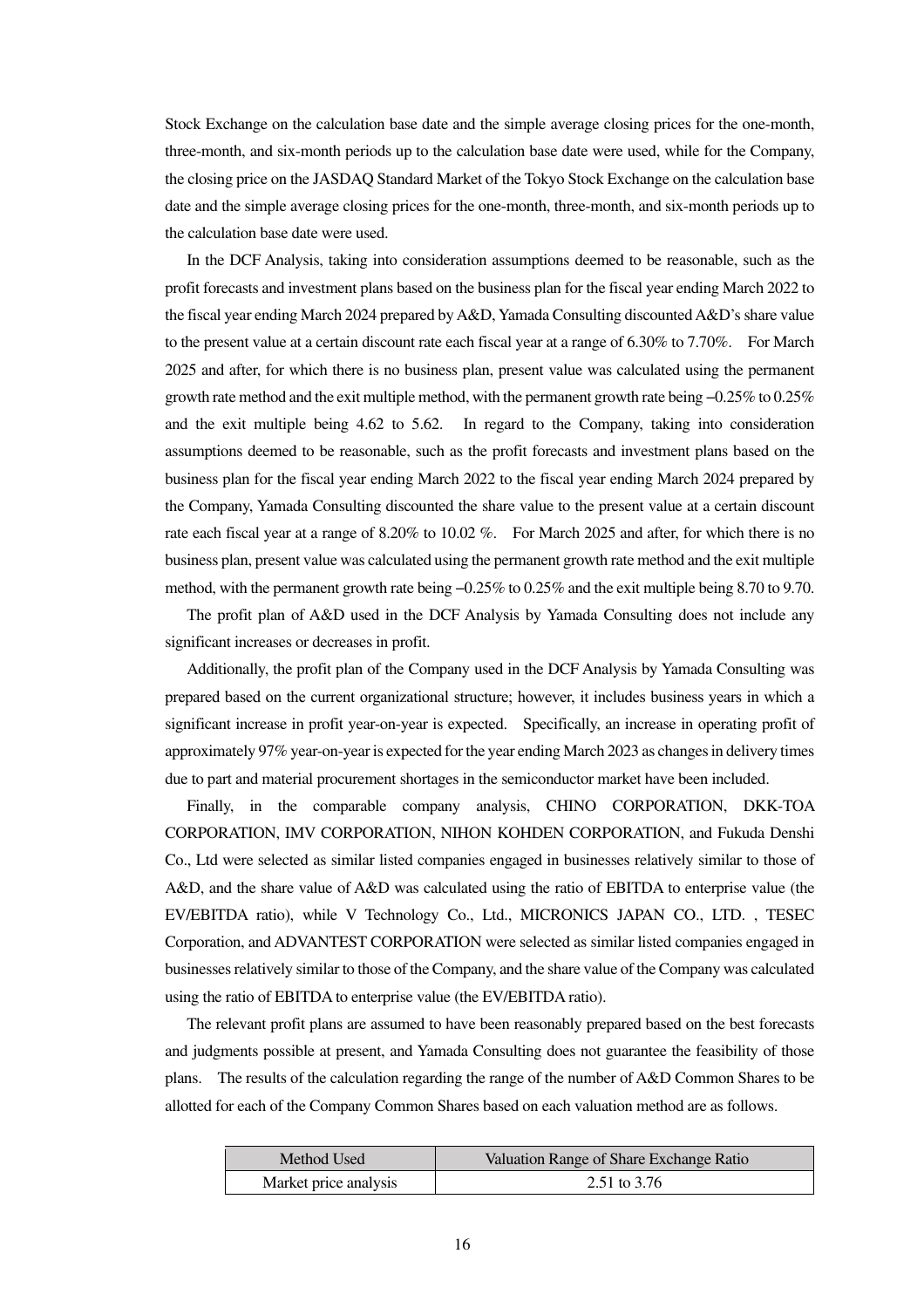| <b>DCF</b> Analysis         | 1.71 to 4.48 |
|-----------------------------|--------------|
| Comparable company analysis | 1.39 to 1.95 |

When calculating the share exchange ratio, Yamada Consulting used in principle the information provided by the Companies and information, etc. that is publicly available; Yamada Consulting assumed that those materials and information, etc. are all accurate and complete and did not perform any independent verification of the accuracy and completeness thereof. Additionally, in regard to the assets and liabilities of the Companies (including off-balance-sheet assets and liabilities and other contingent liabilities), Yamada Consulting did not perform any independent valuation, appraisal, or assessment and did not request a third-party agency to perform any valuation, appraisal, or assessment. Moreover, it is assumed that information relating to financial forecasts (including profit plans and other information) submitted by the Companies was reasonably prepared by the management of each company based on the best forecasts and judgments possible at the time of submission. The calculation by Yamada Consulting reflects the information obtained thereby and the economic conditions up to November 26, 2021.

(2) Reason for selecting A&D Common Shares as consideration for the exchange

A&D and the Company have selected the A&D Common Shares as consideration for the Share Exchange. The Company has determined that this selection is appropriate because (i) A&D Common Shares are traded on the First Section of the Tokyo Stock Exchange, and trading opportunities will be secured on said market (or on and after April 4, 2022, on a market corresponding to the market classification after the review) after the Effective Date; and (ii) the Company's shareholders can expect to enjoy synergies that will result from the Share Exchange.

- (3) Matters considered so as not to prejudice the interests of the Company's shareholders
	- (I) Measures to ensure fairness

As A&D already holds 1,950,100 Company Common Shares (51.00% as the ratio of shares held to the number of shares (3,823,380 shares) calculated by deducting the number of treasury shares of the Company (520 shares) from the total number of issued shares as of September 30, 2021 (3,823,900 shares) (the ratio is rounded to the second decimal place; the same applies below in regard to holding ratios)), and the Company is a consolidated subsidiary of A&D, A&D and the Company determined that it is necessary to ensure the fairness of the share exchange ratio in the Share Exchange and have therefore taken the following measures.

(i) Obtainment of calculation statements from independent third-party valuation agencies

A&D selected Plutus as its third-party valuation agency and obtained a share exchange ratio calculation statement concerning the Share Exchange Ratio on November 26, 2021. Additionally, A&D obtained an opinion statement from Plutus to the effect that the Share Exchange Ratio is appropriate and fair from a financial perspective (a fairness opinion). Please refer to "Matters relating to calculation" in section (II)-B above regarding a summary of the share exchange ratio calculation statement and the Fairness Opinion. The Company selected Yamada Consulting as its third-party valuation agency and obtained a calculation statement concerning the share exchange ratio on November 26, 2021. Please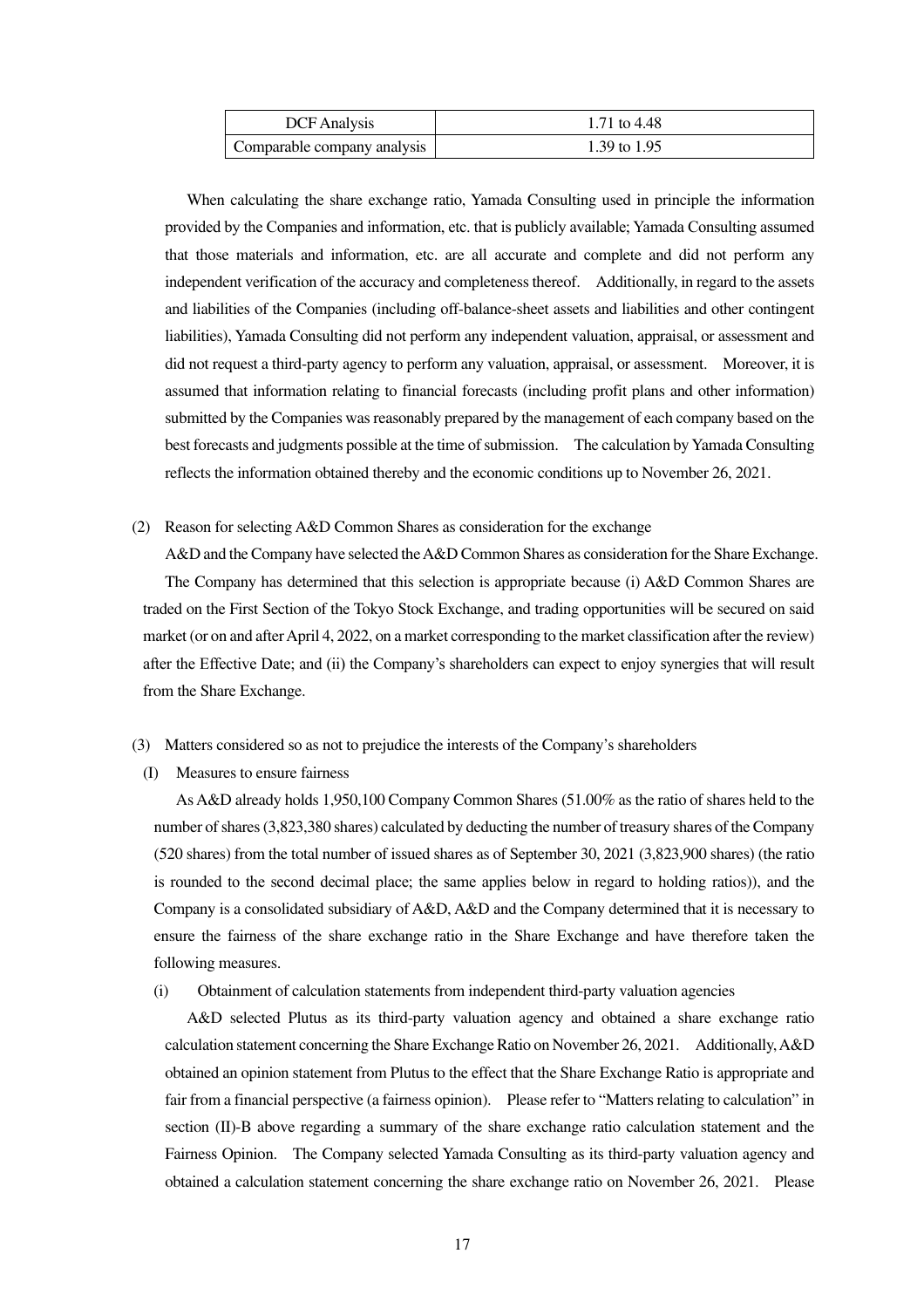refer to "Matters relating to calculation" in section (II)-B above for a summary of the calculation statement. The Company has not obtained an opinion statement from Yamada Consulting to the effect that the Share Exchange Ratio is appropriate and fair from a financial perspective (a fairness opinion).

#### (ii) Advice from independent law firms

A&D retained Mori Hamada & Matsumoto and the Company retained Anderson Mori & Tomotsune as their respective legal advisors, and each company respectively received legal advice therefrom in regard to matters such as the method and process of decision-making by its board of directors, including the procedures for the Share Exchange. Mori Hamada & Matsumoto and Anderson Mori & Tomotsune are independent of A&D and the Company and do not have any material interests in A&D or the Company.

#### (II) Measures to avoid conflicts of interest

As A&D is the controlling shareholder of the Company who already holds 1,950,100 Company Common Shares (51.00% as the ratio of shares held to the number of shares (3,823,380 shares) calculated by deducting the number of treasury shares of the Company (520 shares) from the total number of issued shares as of September 30, 2021 (3,823,900 shares)), the Company has taken the following measures to avoid conflicts of interest.

#### (i) Obtainment by the Company of report from Special Committee without interests

Having received a proposal for the Management Integration from A&D on September 15, 2021, the Company established a special committee (the "Special Committee") by a resolution of the board of directors meeting held on September 28, 2021 in order to ensure careful decision-making by the Company in relation to the Management Integration, to remove any risk of arbitrariness or conflicts of interest and ensure fairness in the decision-making of the Company's board of directors, and to obtain an opinion regarding whether or not the Company's board of directors deciding to conduct the Management Integration would be disadvantageous to the minority shareholders of the Company. The Special Committee is composed of four members: Mr. Shuji Inoue (outside director of the Company) and Mr. Hidekazu Saito (outside corporate auditor of the Company), who have been designated as independent officers by notification to the Tokyo Stock Exchange and were determined to be qualified to consider the Management Integration as they have no interests in A&D, the Company's controlling shareholder, or in the Company, and have a significant level of knowledge in regard to matters such as the business details of and management tasks to be addressed by the Company as outside officers of the Company, and Mr. Akito Takahashi (attorney at Takahashi & Katayama Law Office) and Mr. Shinsuke Hasegawa (certified public accountant at Hasegawa Certified Public Accountant Office), independent outside experts who were determined to have the expertise and qualifications to consider the Management Integration as experts on M&A affairs who have no interests in A&D, the Company's controlling shareholder, or in the Company. The Company selected them as the members of the Special Committee since Mr. Akito Takahashi has been engaged in legal work such as corporate legal affairs for many years and has thereby obtained a high level of experience and knowledge as an expert, and Mr. Shinsuke Hasegawa has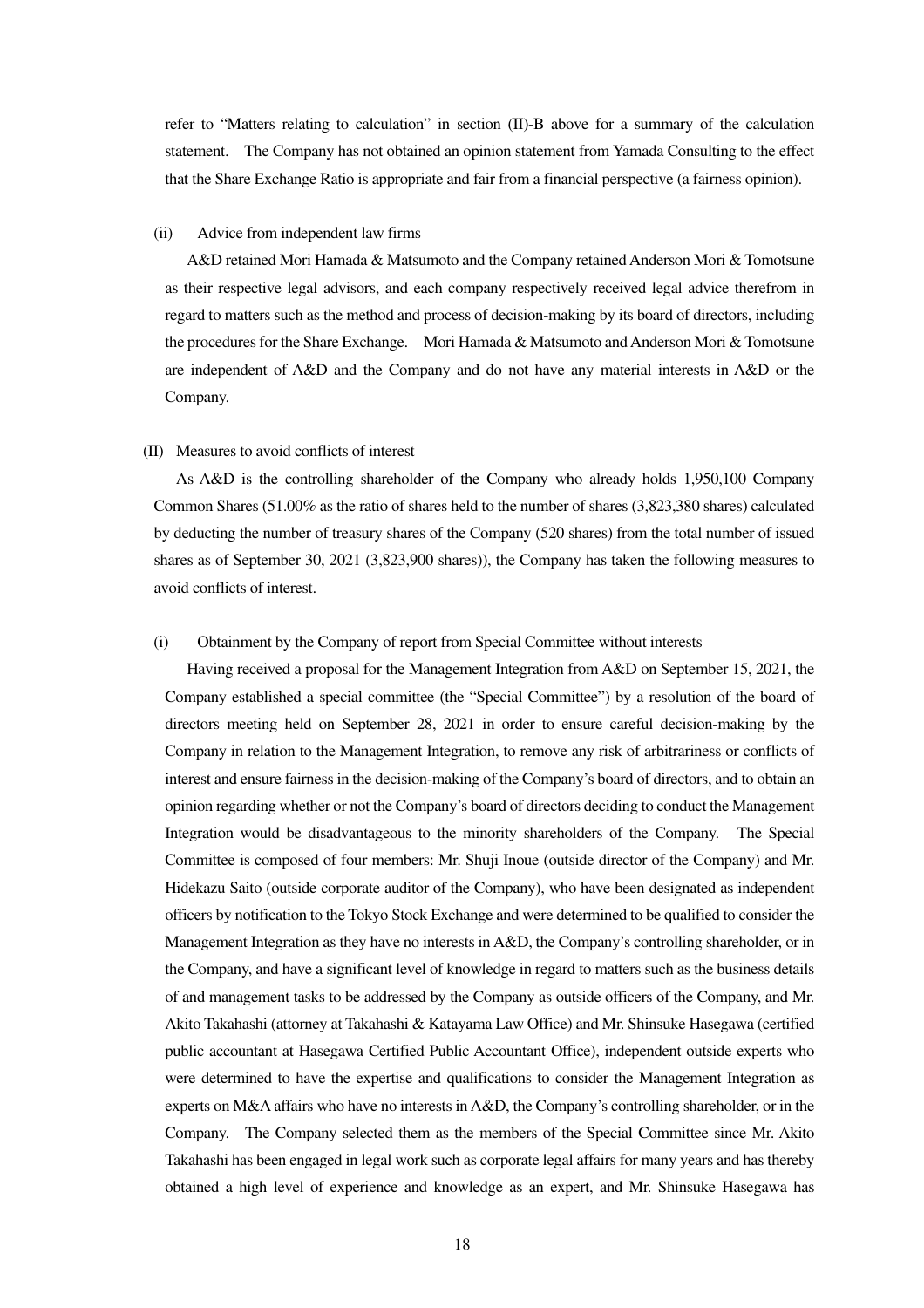knowledge on financial affairs and accounting obtained through his experience as a certified public accountant, and both of them have experience serving as special committee members for similar transactions. The Company initially selected these four members as the members of the Special Committee and has not made any changes thereto. Additionally, each member will be paid a fixed amount of remuneration or remuneration based on time worked as consideration for their duties, regardless of the details of the response of the Special Committee.

In considering the Management Integration, the Company consulted with the Special Committee regarding (a) whether the purpose of the Management Integration is found to be reasonable (including whether the Management Integration will contribute to increasing the corporate value of the Company), (b) whether the appropriateness of the terms and conditions of the Management Integration (including the share transfer ratio or share exchange ratio in cases where a joint share transfer or share exchange is conducted) has been ensured, (c) whether sufficient consideration has been given to the interests of the minority shareholders of the Company through fair procedures in the Management Integration, and (d) in addition to (a) through (c) above, whether the Management Integration is considered to not be disadvantageous to minority shareholders (collectively, the "Consultation Matters"). Additionally, in establishing the Special Committee, the Company positioned the Special Committee as a body independent from the Company's board of directors, and in regard to decision-making concerning the Management Integration, the Company decided that the determination of the Special Committee will be respected to the maximum extent and that if the Special Committee determines that the purpose or transaction terms and conditions of the Management Integration are not appropriate, the Company will not support the Management Integration. Furthermore, at the board of directors meeting of the Company concerning the establishment of the Special Committee, the Company resolved to grant to the Special Committee (i) the authority to negotiate with A&D in regard to matters such as the transaction terms and conditions of the Management Integration, (ii) the authority to approve the advisors (the financial advisor and legal advisor) appointed by the Company, (iii) the authority to appoint advisors (financial advisors, legal advisors, and other advisors) for the Special Committee as necessary at the Company's expense, (iv) the authority to request expert advice from the Company's advisors (the financial advisor and legal advisor), and (v) the authority to collect information (the authority to request A&D and officers and employees of the Company to provide necessary information).

Following that, at the first meeting of the Special Committee held on October 8, 2021, the Special Committee selected Mr. Shuji Inoue as chairman after once again confirming the independence of each member, approved Harp's selection of Yamada Consulting as its financial advisor and third-party valuation agency and Anderson Mori & Tomotsune as its legal advisor, and established a structure for consideration and negotiations regarding the Management Integration. The Special Committee also confirmed that there were no issues involving interests in A&D in regard to the directors of the Company involved in consideration, negotiations, and determinations relating to the Management Integration. The Special Committee held nine meetings in total from October 8, 2021 to November 28, 2021 and carefully considered the Consultation Matters by means such as collecting information through channels such as the Company's secretariat and the advisors and engaging in discussions whenever necessary. When engaging in that consideration, the Special Committee held interviews with A&D and confirmed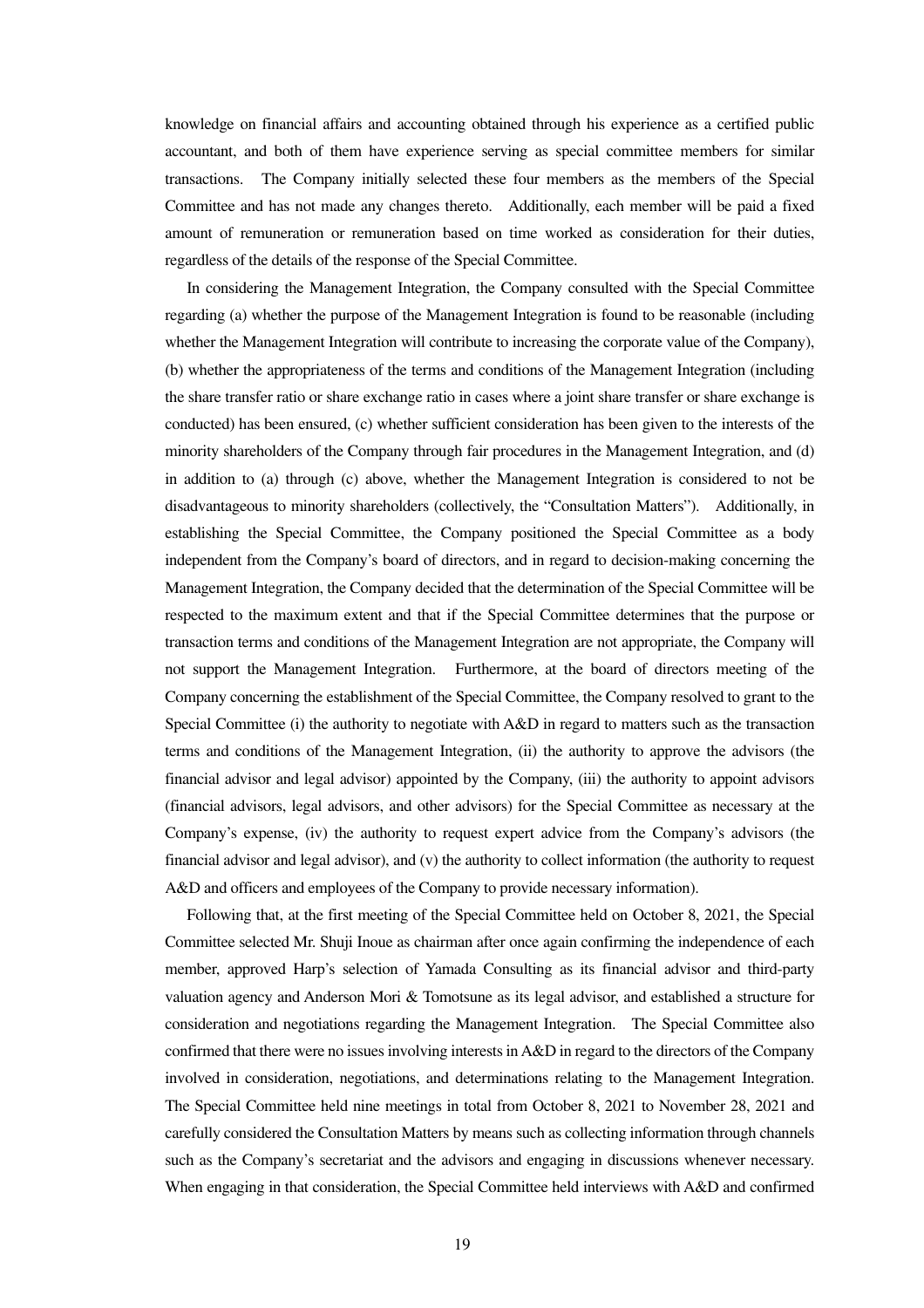matters such as the Company's position within the A&D group, the background to the consideration of the Management Integration, the purpose of the Management Integration, the details of measures anticipated after the Management Integration, the merits and demerits of the Management Integration, the scheme of the Management Integration, and the business operation, officer structure, and governance structure after the Management Integration. Additionally, the Special Committee engaged in question and answer sessions with the management of the Company regarding matters such as the purpose of the Management Integration, the background to the consideration of the Management Integration, the business environment and management tasks facing the Company, the details of measures anticipated after the Management Integration, the merits and demerits of the Management Integration, and the content and procedures for formulating the business plans of the Company used as a basis for the calculation of the share exchange ratio. After receiving from Yamada Consulting explanations regarding the reasons for using the calculation methods used in the calculation of the share exchange ratio and the results of the calculation of the share exchange ratio with respect to the Share Exchange and reports on the status of negotiations with A&D, the Special Committee deliberated on, considered, and approved the negotiation policies, including the specific share exchange ratios proposed to A&D, and issued instructions and made requests, etc. in regard thereto and thereby participated in the negotiation of the share exchange ratio with A&D. The Special Committee also received explanations from Anderson Mori & Tomotsune, the Company's legal advisor, regarding measures to ensure fairness in the procedures of the Management Integration and measures to avoid conflicts of interest in regard to matters such as the method and process of decision-making by the Company's board of directors concerning the Management Integration, in addition to which it received explanations regarding the results of legal due diligence on A&D. Moreover, the Company requested Grant Thornton Yamada & Partners ("Yamada & Partners") to conduct financial and tax due diligence on A&D, and the Special Committee received explanations regarding the results of that due diligence by Yamada & Partners. The Special Committee has also confirmed that Yamada & Partners does not have any material interests in A&D or the Company.

Furthermore, the Special Committee collected information regarding the Management Integration through materials, etc. related to the Management Integration submitted by the Company's secretariat and the advisors, etc. and engaged in careful discussion, consideration, and deliberation on the Consultation Matters based on that information. After receiving reports as appropriate regarding matters such as the progress and details of discussions and negotiations between A&D and the Company regarding the Management Integration, until receiving the final proposal regarding the Share Exchange Ratio from A&D, the Special Committee engaged in discussions on multiple occasions regarding matters such as negotiation methods and was substantially involved in the negotiation process with A&D by means such as expressing its opinions to the Company.

Following this process and based on these explanations, calculation results, and other considered materials, the Special Committee submitted a report to the board of directors of the Company dated November 26, 2021 stating that (A) the purpose of the management integration in which the Company and A&D will transition to a joint holding company structure in which the Company and A&D will be business subsidiaries (the "Transaction") can be found to be reasonable (and the Transaction will contribute to increasing the corporate value of the Company), (B) the appropriateness of the Share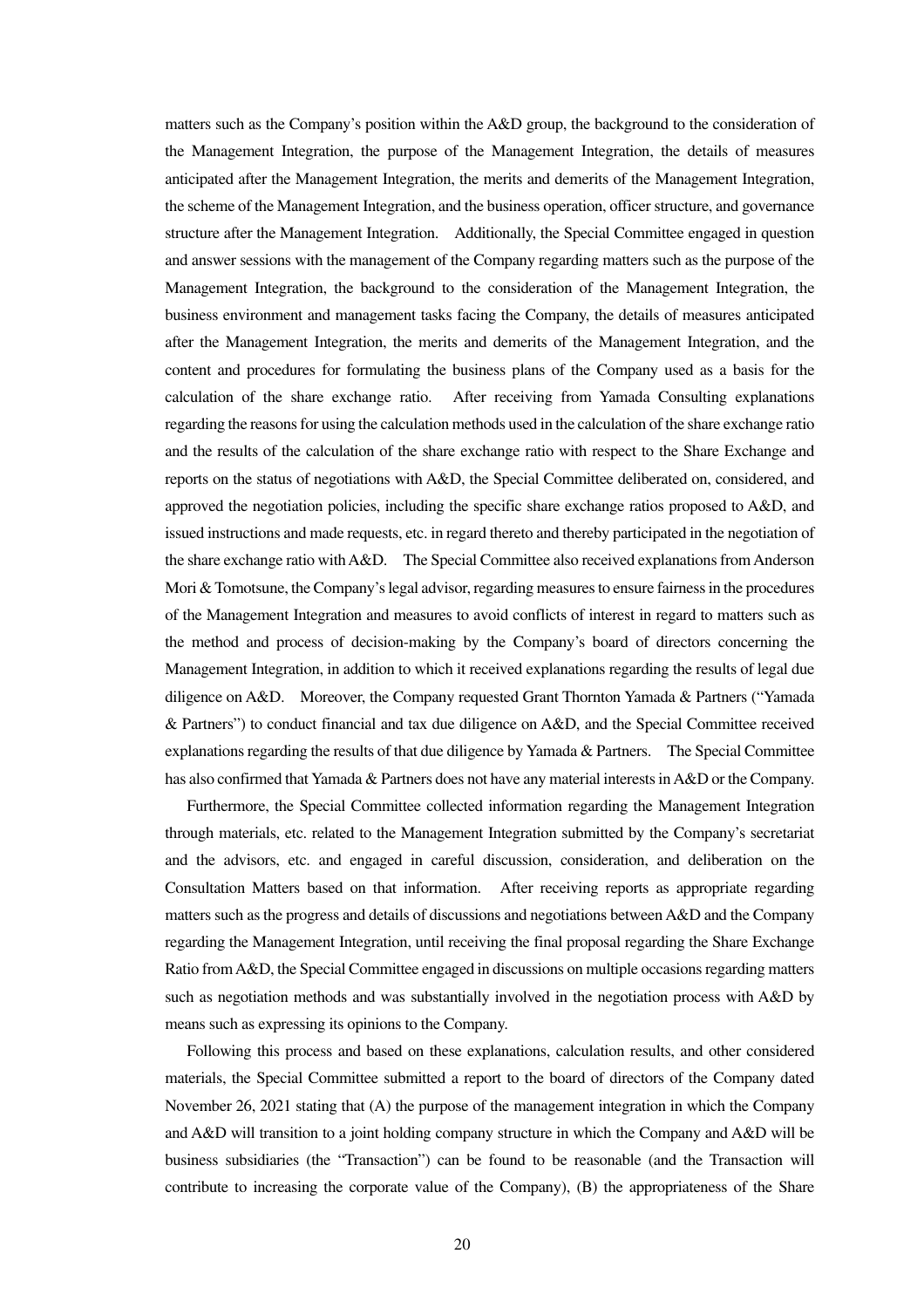Exchange Ratio has been ensured, (C) sufficient consideration has been given to the interests of the shareholders of the Company through fair procedures in the Transaction, and (D) the Transaction is not considered to be disadvantageous to the minority shareholders of the Company.

(ii) Approval by all directors of the Company without interests and opinion stating no objection from all corporate auditors of the Company without interests

Of the seven directors of the Company, Mr. Hao Zhang concurrently serves as a director of A&D, and Mr. Kazuhiro Nishijima and Mr. Hiroshi Sawaragi are employees of A&D; accordingly, at the board of directors meeting of the Company held on November 26, 2021 that resolved on the agenda regarding the Management Integration, in order to avoid conflicts of interest, the resolution was deliberated on by the four directors excluding Mr. Hao Zhang, Mr. Kazuhiro Nishijima, and Mr. Hiroshi Sawaragi, and was resolved by unanimous approval. In order to avoid conflicts of interest, Mr. Kazuhiro Nishijima and Mr. Hiroshi Sawaragi did not participate in consideration, discussions, or negotiations regarding the Management Integration on behalf of the Company. Additionally, as stated in "Reasons for Conducting the Share Exchange" in section 1 above, following the start of initial discussions with A&D that were held on a continuing basis from early May 2021, Mr. Hao Zhang continued to participate in those discussions on behalf of the Company even after assuming office as a director of A&D pursuant to a resolution of the annual shareholders meeting held on June 24, 2021, but after the Proposal, he has not participated in consideration, discussions, or negotiations regarding the Management Integration on behalf of the Company. Furthermore, other than Mr. Hao Zhang, Mr. Kazuhiro Nishijima, and Mr. Hiroshi Sawaragi, none of the directors of the Company have been an officer or employee of A&D or its subsidiaries or affiliates (excluding the Company) in the past five years. Mr. Hitoshi Ikehata, who left his position as a director of the Company at the end of the annual shareholders meeting held on June 24, 2021, is an employee of A&D, but after leaving his position as a director of the Company, he did not participate in any consideration, discussions, or negotiations regarding the Management Integration on behalf of the Company.

Additionally, three corporate auditors without interests in A&D participated in the above board of directors meeting, and each expressed an opinion that he or she did not object to the above resolution.

(4) Matters concerning the appropriateness of the capital and capital reserve amounts of A&D, which will be the wholly-owning parent company resulting from share exchange

The amounts of A&D's stated capital and capital reserves to be increased upon the Share Exchange will be specified by A&D in accordance with Article 39 of the Regulations on Corporate Accounting. The Company believes that such treatment is appropriate in light of laws and regulations as well as A&D's capital policy.

- 4. Matters of Reference Regarding the Consideration for the Exchange
	- (1) Provisions of A&D's articles of incorporation

A&D's articles of incorporation are available on the Company's website (https://www.holon-ltd.co.jp/ir/) in accordance with laws and regulations as well as Article 16 of the Company's articles of incorporation.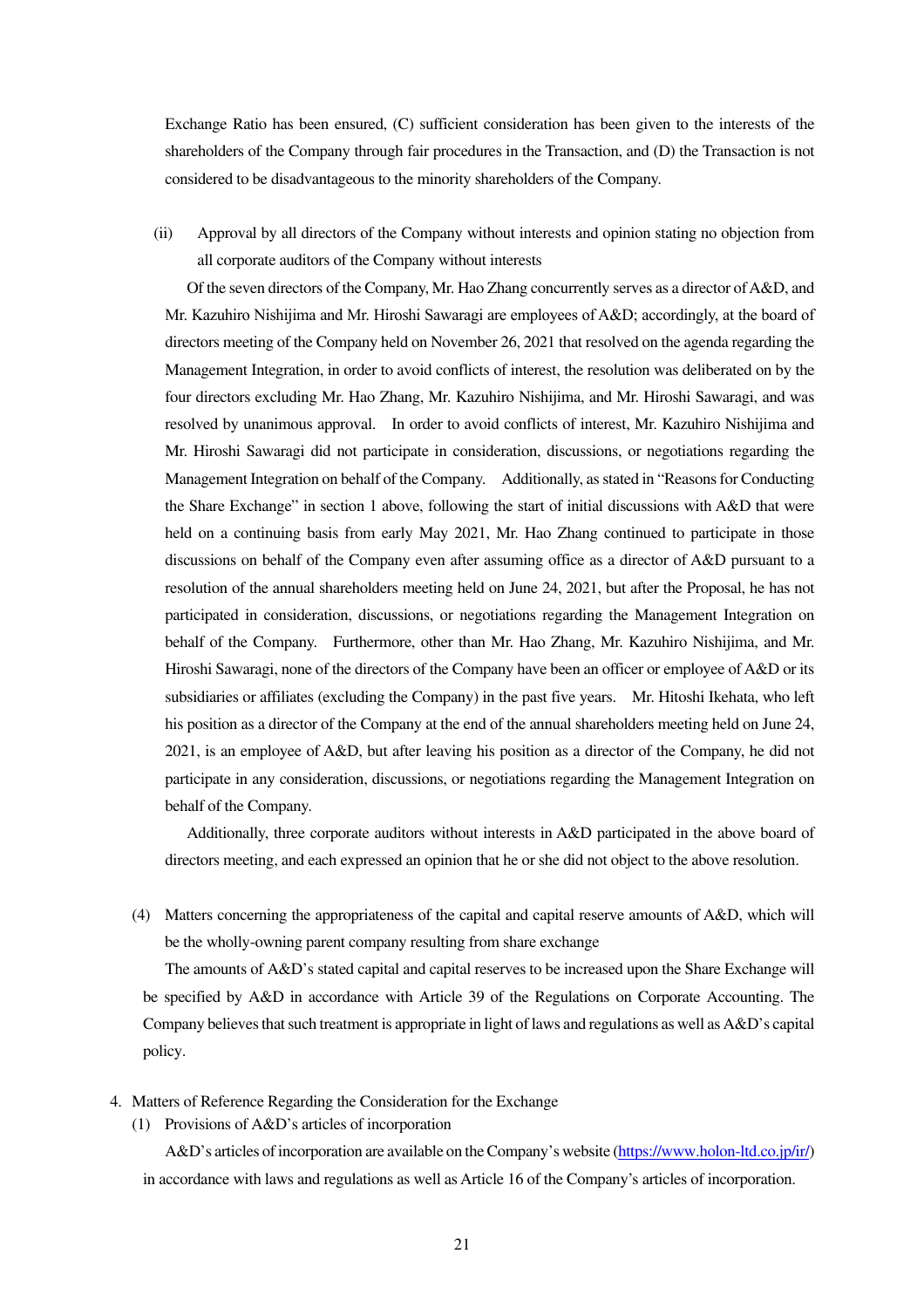- (2) Matters concerning method of conversion of the consideration for the exchange
- (I) Market on which the consideration for the exchange is traded The A&D Common Shares are traded on the First Section of the Tokyo Stock Exchange.
- (II) Persons acting as intermediaries, brokers or agencies for trades of the consideration for the exchange Intermediary, brokerage and agency services for the A&D Common Shares are provided by financial instruments service providers (such as securities companies) nationwide.
- (III) Details of restrictions on the transfer or other dispositions of the consideration for the exchange Not applicable.
- (3) Matters concerning market prices of the consideration for the exchange

The average closing prices of the A&D Common Shares on the First Section of the Tokyo Stock Exchange during the one-month, three-month, and six-month periods up to the business day immediately preceding the date of publication of the execution of the Share Exchange Agreement (November 29, 2021) are JPY 1,218, JPY 1,112, and JPY 1,065, respectively.

The latest market price of, and other information on the A&D Common Shares can be found on the website of the Tokyo Stock Exchange (https://www.jpx.co.jp/), among other sources.

(4) Contents of A&D's balance sheet for each business year that ended in the last five years

This information is omitted because A&D has filed annual securities reports in accordance with the provisions of Article 24, Paragraph 1 of the Financial Instruments and Exchange Act for each of such business years.

5. Matters Concerning the Appropriateness of the Provisions on Stock Acquisition Rights in Relation to the Share Exchange

Not applicable.

- 6. Matters Concerning Financial Statements, Etc.
	- (1) Contents of A&D's financial statements, etc. for the most recent business year

The contents of A&D's financial statements, etc. pertaining to its most recent business year (the year ended March 2021) are available on the Company's website (https://www.holon-ltd.co.jp/ir/) in accordance with laws and regulations as well as Article 16 of the Company's articles of incorporation.

- (2) Details of disposal of important property, burden of major obligations, or other event having material impact on the status of company property that has occurred after the last day of the most recent business year of A&D and the Company
	- (I) A&D
		- A. A&D established the Split Preparatory Company as of December 15, 2021.